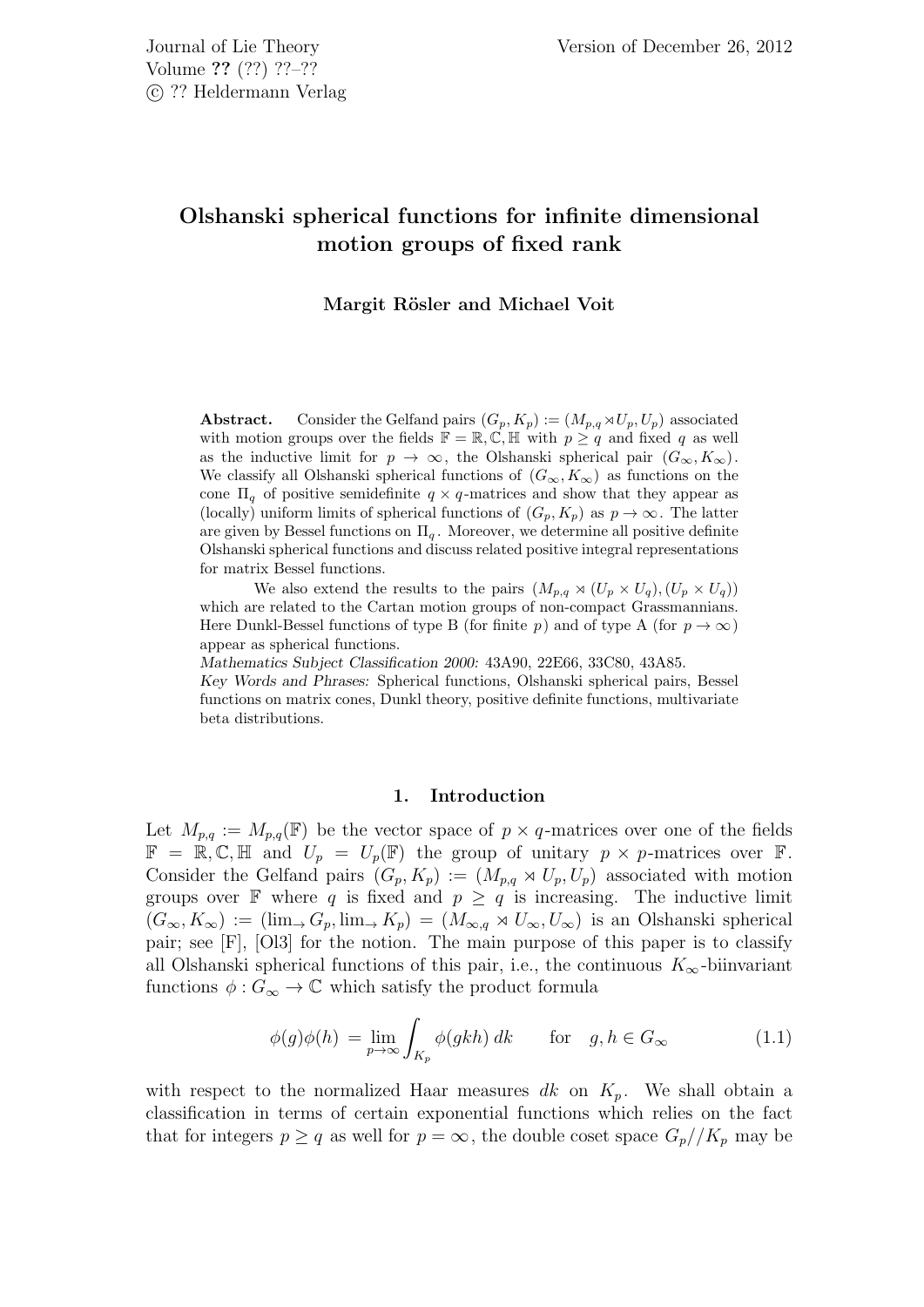identified with the cone  $\Pi_q$  of positive semidefinite  $q \times q$ -matrices over  $\mathbb{F}$ , and that for finite p, formula (1.1) can be made explicit by the results of [R1]. It is known (see e.g.  $[H]$ ,  $[FK]$ ,  $[R1]$  and references cited there) that for finite p, Bessel functions  $J_{\mu}$  of index  $\mu = pd/2$  on the cone  $\Pi_q$  provide spherical functions of  $(G_p, K_p)$ ; here  $d := dim_{\mathbb{R}}\mathbb{F} = 1, 2, 4$ . Moreover, it is also known that under suitable rescaling, the Bessel functions  $J_{\mu}$  converge (locally) uniformly to exponential functions, see [Ol1] and [RV2], and references therein. From this we obtain that all Olshanski spherical functions appear as (locally) uniform limits of spherical functions on  $(G_p, K_p)$  for  $p \to \infty$ .

The classification of those Olshanski spherical functions which are positive definite is also easily achieved. The connection between positive definite spherical functions of  $(G_p, K_p)$  with different values of p leads to the existence of positive integral representations for the involved matrix Bessel functions  $J_{pd/2}$  as already explained by Schoenberg [S] in a general setting. Following mainly [H] and [FK] we shall derive explicit formulas for these integral representations of  $J_{\nu}$  in terms of  $J_\mu$  for  $\nu \geq \mu$  in two different ways. A comparison of both appoaches will imply an identity for projections of beta distributions on matrix cones.

Besides the Gelfand pairs  $(M_{p,q} \rtimes U_p, U_p)$  we also consider the Cartan motion pairs  $(M_{p,q} \rtimes (U_p \times U_q), U_p \times U_q)$  and the associated Olshanski spherical functions as  $p \rightarrow \infty$ . For finite p, the spherical functions are now Dunkl-Bessel functions of type B which converge for  $p \to \infty$  to certain Dunkl-Bessel functions of type A, and these in turn are just the Olshanski spherical functions of  $(M_{\infty,q}\rtimes (U_{\infty}\times U_q),U_{\infty}\times U_q)$ ; see [BF], [Du], [O], [R1], [RV1] for the background. The results and their proofs are very similar to the first case; only the classification of the positive definite Olshanski spherical functions without using representation theory needs more care.

The approach to Olshanski spherical functions taken in this paper is similar to the one for noncompact infinite dimensional Grassmannian manifolds in [RKV] where the finite dimensional spherical functions are Heckman-Opdam hypergeometric functions of type B which converge to hypergeometric functions of type A. In this case, the classification of the Olshanksi spherical functions is based on a product formula in [R2]. The present paper as well as [RKV] were partly motivated by related results in [DOW].

Our approach via special functions does not use explicit representation theory for Olshanski spherical pairs in contrast to [Ol1], [Ol2], [Ol3], [OV], [P] or further related references. This has the slight advantage that we can deal with general spherical functions from the beginning. We point out that most of the results on positive definite Olshanksi spherical functions are already contained in the above mentioned papers of Olshanski.

This paper is organized as follows: In Sections 2 and 3 we collect some facts about matrix Bessel functions and Dunkl-Bessel functions of type B and type A. The Gelfand pairs  $(M_{p,q} \rtimes U_p, U_p)$  and the corresponding Olshanski spherical functions will then be studied in Section 4, while Section 5 is devoted to the pairs  $(M_{p,q} \rtimes (U_p \times U_q), U_p \times U_q)$ . In Section 6 we return to matrix Bessel functions and study their positive integral representations.

It is a great pleasure to thank Grigori Olshanski for useful comments con-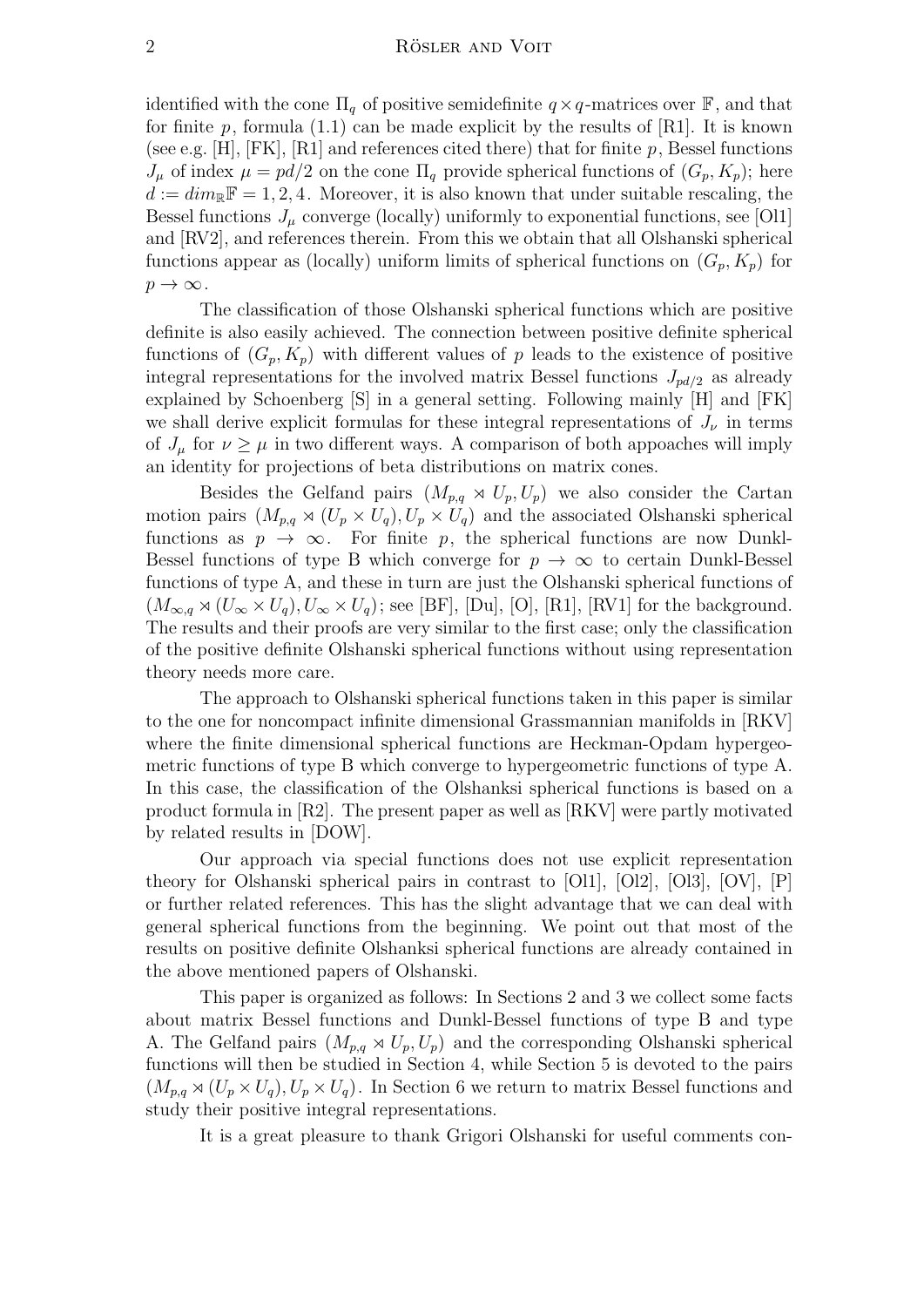cerning positive definite Olshanksi spherical functions as well as the proof of Lemma 5.7 and Theorem 5.9.

## 2. Bessel functions on matrix cones

In this section we collect some facts about Bessel functions on matrix cones. The material is mainly taken from [FK], [H], and [R1], and is in part slightly generalized.

Let F be one of the fields R, C or H with real dimension  $d = 1, 2$  or 4 respectively. Denote the usual conjugation in  $\mathbb{F}$  by  $t \mapsto \overline{t}$ , the real part of  $t \in \mathbb{F}$ by  $\Re t = \frac{1}{2}$  $rac{1}{2}(t+\overline{t}).$ 

For  $p, q \in \mathbb{N}$  we denote by  $M_{p,q} := M_{p,q}(\mathbb{F})$  the vector space of all  $p \times q$ matrices over  $\mathbb F$  and put  $M_q := M_q(\mathbb F) := M_{q,q}(\mathbb F)$  for abbreviation. Let further

$$
H_q = H_q(\mathbb{F}) = \{ x \in M_q(\mathbb{F}) : x = x^* \}
$$

be the space of Hermitian  $q \times q$ -matrices over  $\mathbb{F}$ , where  $x^* = \overline{x}^t$  denotes the usual involution on  $M_q$ . The space  $H_q$  is a real Euclidean vector space with scalar product  $\langle x, y \rangle := tr(xy)$  and norm  $||x|| = \langle x, x \rangle^{1/2}$ , where tr is the trace. Notice that  $tr(xy)$  is real for  $x, y \in H_q$ .  $H_q$  is a (Euclidean) Jordan algebra with the usual Jordan product  $x \circ y = \frac{1}{2}$  $\frac{1}{2}(xy + yx)$ . The real dimension of  $H_q$  is given by

$$
dim_{\mathbb{R}} H_q = q + \frac{d}{2}q(q-1).
$$

We also need the complexification  $H_q^{\mathbb{C}}$  of  $H_q$  which is a Jordan algebra over  $\mathbb{C}$  in the natural way. The extension of the scalar product  $\langle ., . \rangle$  to a hermitian scalar product on  $H_q^{\mathbb{C}}$  will again be denoted by  $\langle x, y \rangle$ . For  $\mathbb{F} = \mathbb{R}$  or  $\mathbb{C}$ , the space  $H_q^{\mathbb{C}}$ may be written as

$$
H_q^{\mathbb{C}} = \{a + ib : a, b \in H_q(\mathbb{F})\} \subset M_q(\mathbb{C}).
$$

More precisely, for  $\mathbb{F} = \mathbb{R}$  we have  $H_q^{\mathbb{C}}(\mathbb{R}) = \{a \in M_q(\mathbb{C}) : a^t = a\}$ , while for  $\mathbb{F} = \mathbb{C}, H_q^{\mathbb{C}}(\mathbb{C}) = M_q(\mathbb{C});$  c.f. Section VIII.5 of [FK]. The complexification of the Jordan algebra  $H_q(\mathbb{H})$  can be desribed as follows, c.f. Sections V.2 and VIII.5 of [FK]: One realizes matrices  $z \in H_q(\mathbb{H})$  as complex Hermitian matrices

$$
z = \begin{pmatrix} x & y \\ -\bar{y} & \bar{x} \end{pmatrix} \in H_{2q}(\mathbb{C})
$$

where  $x \in H_q(\mathbb{C})$  is Hermitian and  $y \in Skew_q(\mathbb{C})$  is skew-symmetric. Then with  $J := \left( \begin{array}{cc} 0 & I_q \\ I & 0 \end{array} \right)$  $-I_q$  0  $\setminus$  $\in M_{2q}$ , the mapping

$$
z \mapsto -Jz = \begin{pmatrix} \bar{y} & -\bar{x} \\ x & y \end{pmatrix} \in Skew_{2q}(\mathbb{C})
$$

defines a real Jordan algebra isomorphism from  $H_q(\mathbb{H})$  onto the Jordan algebra  $V_q := \{u \in Skew_{2q}(\mathbb{C}) : u^* = JuJ\}$  with Jordan product  $u \circ v := \frac{1}{2}(uJv + vJu)$ . The complexification of this Jordan algebra is just  $Skew_{2g}(\mathbb{C})$  (with the same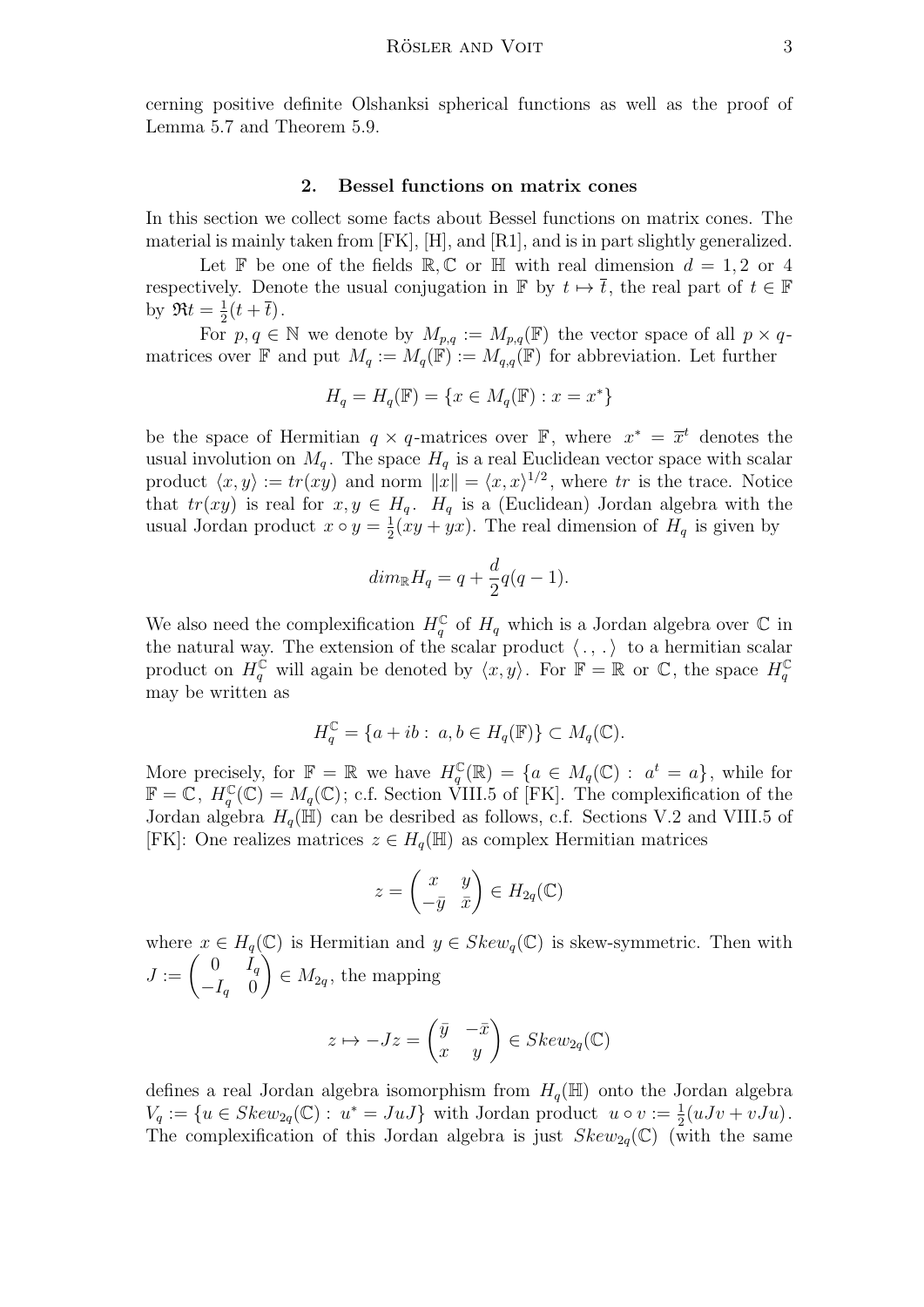Jordan-product). We thus identify  $H_q^{\mathbb{C}}(\mathbb{H})$  and  $Skew_{2q}(\mathbb{C})$  as complex Jordan algebras.

Let

$$
\Pi_q := \{x^2 : x \in H_q\} = \{x^*x : x \in H_q\}
$$

denote the set of all positive semidefinite matrices in  $H_q$ , and  $\Omega_q$  its interior consisting of all strictly positive definite matrices.  $\Omega_q$  is a symmetric cone; see [FK] for details. On  $H_q$  we use the standard partial ordering

$$
x \le y :\iff y - x \in \Pi_q.
$$

To define Bessel functions, we need the spherical polynomials

$$
\Phi_{\lambda}(x) = \int_{U_q} \Delta_{\lambda}(uxu^{-1})du, \quad x \in H_q
$$

which are indexed by partitions  $\lambda = (\lambda_1 \geq \lambda_2 \geq \ldots \geq \lambda_q) \in \mathbb{N}_0^q$  $_0^q$  (for short,  $\lambda \geq 0$ ). Here du denotes the normalized Haar measure of  $U_q = U_q(\mathbb{F})$ , and  $\Delta_\lambda$  is the power function

$$
\Delta_{\lambda}(x) := \Delta_1(x)^{\lambda_1 - \lambda_2} \Delta_2(x)^{\lambda_2 - \lambda_3} \cdot \ldots \cdot \Delta_q(x)^{\lambda_q} \quad (x \in H_q)
$$

with the principal minors  $\Delta_i(x)$  of x; see [FK]. There is a renormalization  $Z_{\lambda} = c_{\lambda} \Phi_{\lambda}$  with suitable constants  $c_{\lambda} > 0$  depending on  $\Pi_q$  such that

$$
(tr\,x)^k \ = \ \sum_{|\lambda|=k} Z_{\lambda}(x) \qquad \text{for} \quad k \in \mathbb{N}_0 \, ; \tag{2.1}
$$

see Section XI.5. of [FK] where the  $Z_{\lambda}$  are called zonal polynomials. By construction, the  $Z_{\lambda}$  are invariant under conjugation by  $U_q$  and thus depend only on the eigenvalues of their argument. More precisely, for  $x \in H_q$  with eigenvalues  $\xi = (\xi_1, \ldots, \xi_q) \in \mathbb{R}^q$ ,

$$
Z_{\lambda}(x) = C_{\lambda}^{\alpha}(\xi) \quad \text{with} \quad \alpha = \frac{2}{d} \tag{2.2}
$$

where the  $C^{\alpha}_{\lambda}$  are the Jack polynomials of index  $\alpha$  (c.f. [FK], [M], [R1]). These are homogeneous of degree  $|\lambda|$  and symmetric in their arguments. Notice that the zonal polynomials  $Z_{\lambda}$  naturally extend to  $H_q^{\mathbb{C}}$ .

The Bessel functions associated with the cone  $\Omega_q$  are defined as  $_0F_1$ -hypergeometric series

$$
J_{\mu}(z) = \sum_{\lambda \ge 0} \frac{(-1)^{|\lambda|}}{(\mu)_{\lambda} |\lambda|!} Z_{\lambda}(z), \quad z \in H_q^{\mathbb{C}}
$$
 (2.3)

where the generalized Pochhammer symbol  $(\mu)_{\lambda}$  is given by

$$
(\mu)_{\lambda} = (\mu)_{\lambda}^{2/d} \quad \text{with } (\mu)_{\lambda}^{\alpha} := \prod_{j=1}^{q} (\mu - \frac{1}{\alpha} (j-1))_{\lambda_j} \quad (\alpha > 0).
$$

The index  $\mu \in \mathbb{C}$  is required to satisfy  $(\mu)_{\lambda}^{\alpha} \neq 0$  for all  $\lambda \geq 0$ . In this case,  $J_{\mu}$  is holomorphic on  $H_q^{\mathbb{C}}$ .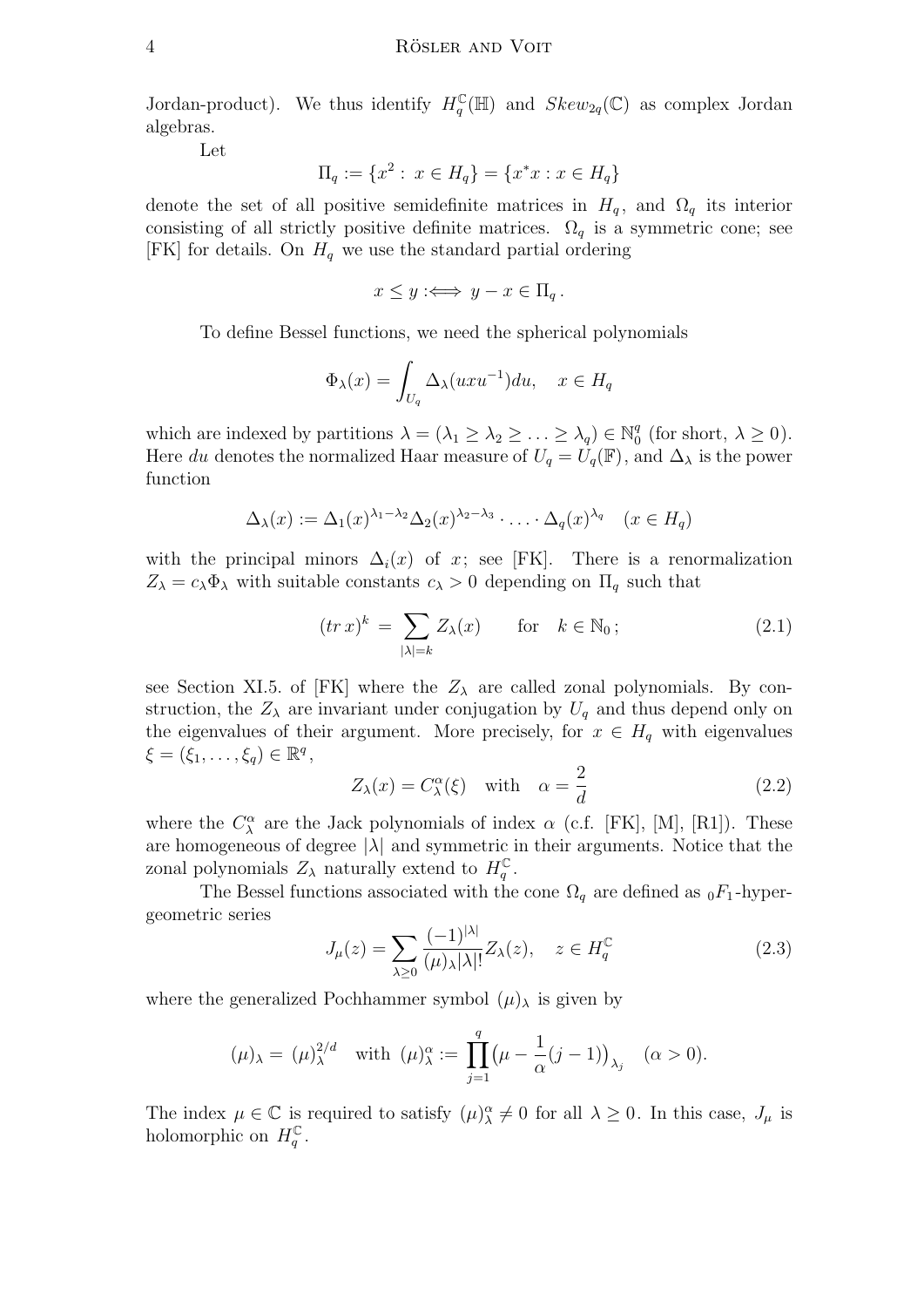If  $q = 1$ , then  $\Pi_q = \mathbb{R}_+$ , and the Bessel function  $J_\mu$  is independent of d with 2

$$
J_{\mu}\left(\frac{z^2}{4}\right) = j_{\mu-1}(z)
$$

where  $j_{\kappa}(z) = {}_0F_1(\kappa + 1; -z^2/4)$  is the modified Bessel function in one variable. We need the following product formula for the  $J_{\mu}$  from [R1]:

**Proposition 2.1.** For  $\mu \in \mathbb{C}$  with  $\Re \mu > d(q-1/2)$  and all  $r, s \in H_q^{\mathbb{C}}$ ,

$$
J_{\mu}(r^{2})J_{\mu}(s^{2}) = \frac{1}{\kappa_{\mu}} \int_{B_{q}} J_{\mu}(r^{2} + s^{2} + rws + sw^{*}r) \Delta (I_{q} - w^{*}w)^{\mu - \gamma} dw
$$

where  $\Delta$  denotes the determinant on  $H_a$ , dw the Lebesgue measure on the ball

$$
B_q := \{ w \in M_q : w^*w < I_q \},\
$$

and

$$
\gamma := d(q-1/2) + 1; \quad \kappa_{\mu} := \left( \int_{B_q} \Delta (I_q - w^*w)^{\mu - \gamma} \, dw \right)^{-1}
$$

**Proof.** For  $r, s \in H_q$  we refer to Eq. (3.8) of [R1]. As both sides of the equation are holomorphic in  $r, s \in H_q^{\mathbb{C}}$ , the result is true in general.

For the limit case  $\mu = \gamma - 1$  there exists a degenerated product formula; see Section 3.5 of [R1].

For real  $\mu \geq \gamma - 1$ , product formula 2.1 leads to a positive (hypergroup) convolution structure on the Banach space  $M_b(\Pi_q)$  of all bounded signed Borel measures on  $\Pi_q$ , as follows: define first the convolution of point measures

$$
(\delta_r *_\mu \delta_s)(f) := \frac{1}{\kappa_\mu} \int_{B_q} f\left(\sqrt{r^2 + s^2 + swr + rw^*s}\right) \Delta(I - ww^*)^{\mu - \gamma} dw \quad (r, s \in \Pi_q)
$$
\n
$$
(2.4)
$$

for  $f \in C_b(\Pi_a)$ , and then extend this convolution in a weakly continuous, bilinear way to  $M_b(\Pi_q)$ . This generates a probability preserving commutative Banach algebra  $(M_b(\Pi_a), *_\mu)$ ; see [R1] for details. For  $\mu = pd/2$  with integers  $p \geq 2q$ , this convolution is just the double coset convolution associated with the Gelfand pair  $(M_{p,q} \rtimes U_p, U_p)$  (see [R1]) which we shall consider in more detail in Section 4.

For  $s \in H_q^{\mathbb{C}}$  we define the continuous function

$$
f_s^{\mu}(r) := J_{\mu}(\frac{1}{4}rsr) \qquad (r \in H_q^{\mathbb{C}}). \tag{2.5}
$$

as well as the function

$$
\phi_s^{\mu}(r) := f_{s^2}^{\mu}(r) = J_{\mu}(\frac{1}{4}rs^2r), \qquad (2.6)
$$

where the latter definition is in correspondence with the notion in [R1]. The following facts slightly generalize results from [R1].

.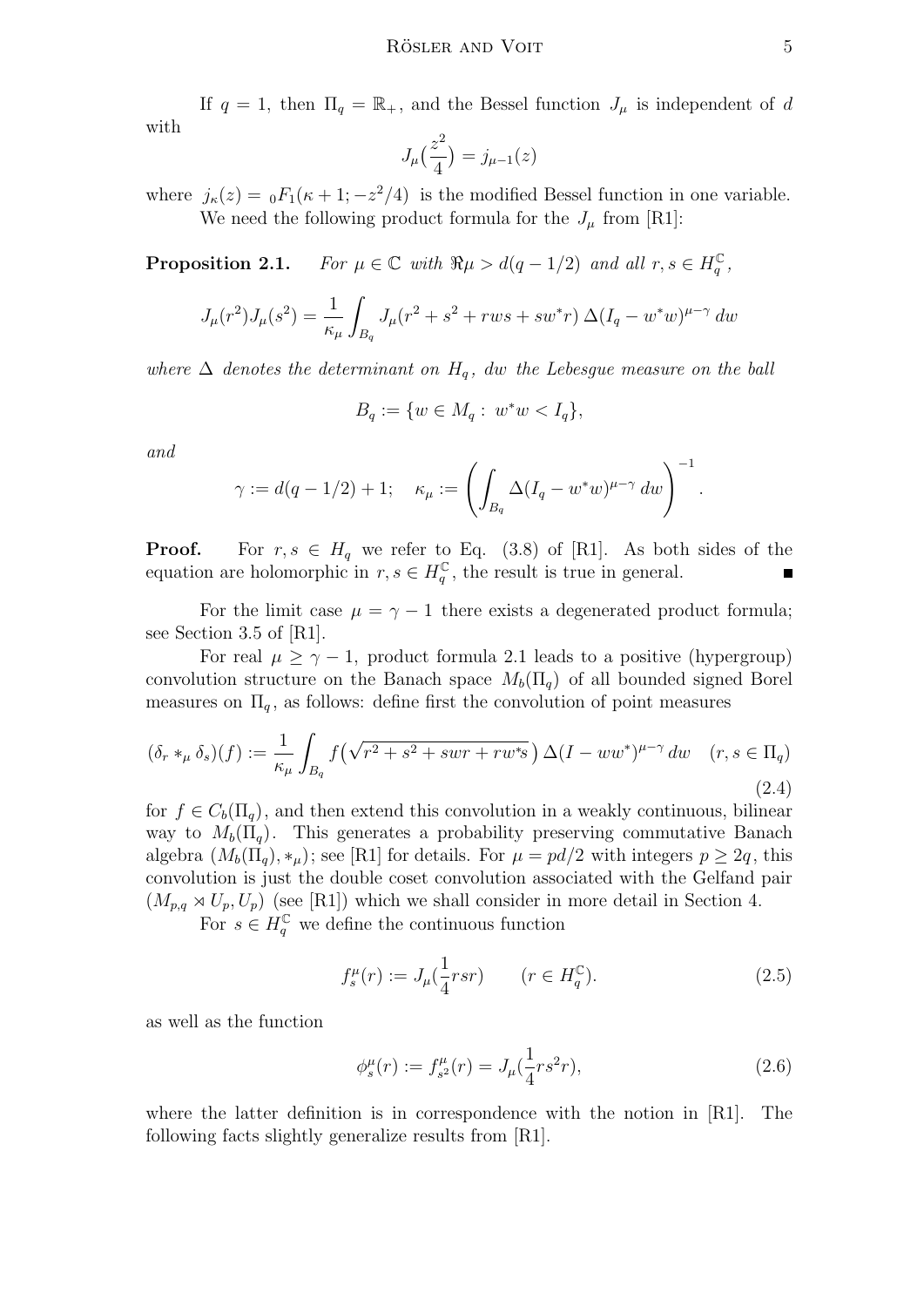**Lemma 2.2.** (1) For all  $r, s \in H_q^{\mathbb{C}}$ ,  $\phi_s^{\mu}(r) = \phi_r^{\mu}(s)$ .

(2) For all  $r, t \in \Pi_q$  and  $s \in H_q^{\mathbb{C}}$ ,

$$
f_s^{\mu}(r) f_s^{\mu}(t) = \int_{\Pi_q} f_s^{\mu}(z) d(\delta_r *_{\mu} \delta_t)(z), \qquad (2.7)
$$

*i.e.*, the functions  $f_s^{\mu}$  with  $s \in H_q^{\mathbb{C}}$  are multiplicative with respect to  $*_\mu$ .

**Proof.** Both statements are known for  $r, s, t \in \Pi_q$ ; see the results for  $\phi_s$  in Section 3 of [R1] and notice for the second statement that each  $s \in \Pi_q$  may be written as  $s = \tilde{s}^2$  with some unique  $\tilde{s} \in \Pi_q$ . The general statements now follow easily by analytic continuation from  $\Pi_q$  to  $H_q^{\mathbb{C}}$ . For this, notice that  $H_q^{\mathbb{C}} \setminus \Pi_q$ is connected, and that the identity theorem can be applied because  $\Pi_q$  has nonempty interior in  $H_q$ .  $\blacksquare$ 

#### 3. Dunkl-Bessel functions on Weyl chambers of type B and type A

There is a close connection between the Bessel functions on the cone  $\Pi_q$  and the theory of Dunkl operators associated with the root system  $B_q$ , see [R1]. We briefly review this connection. We do not go into details of Dunkl theory, but refer to [BF], [Du], [O] and [R1]. For a reduced root system  $R \subset \mathbb{R}^q$  and a multiplicity function  $k : R \to [0, \infty)$  (i.e. k is invariant under the action of the corresponding reflection group), we denote by  $J_k^R$  the Dunkl-Bessel function associated with R and  $k$ . It is obtained from the Dunkl kernel by symmetrization with respect to the underlying reflection group. Dunkl-Bessel functions generalize the spherical functions of Euclidean type symmetric spaces, which occur for crystallographic root systems and specific discrete values of  $k$ , see [O]. For the root system  $A_{q-1} = \{\pm (e_i - e_j) : i < j\} \subset \mathbb{R}^q$ , the multiplicity k is a single real parameter. If  $k > 0$ , then according to formulas (3.22) and (3.37) of [BF] the associated Dunkl-Bessel function is the generalized  $_0F_0$ -hypergeometric function

$$
J_k^A(\xi, \eta) = {}_0F_0^{\alpha}(\xi, \eta) := \sum_{\lambda \ge 0} \frac{1}{|\lambda|!} \cdot \frac{C_{\lambda}^{\alpha}(\xi) C_{\lambda}^{\alpha}(\eta)}{C_{\lambda}^{\alpha}(1)} \quad (\xi, \eta \in \mathbb{C}^q),
$$

with  $\mathbf{1} = (1, \ldots, 1), \alpha = 1/k.$  For  $k = \frac{d}{2}$  with  $d = \dim_{\mathbb{R}} \mathbb{F}$ , the Dunkl-Bessel functions  $\xi \mapsto J_{d/2}^A(\xi, \eta)$  are known to be the spherical functions of the flat symmetric space  $H_q(\mathbb{F}) \rtimes U_q(\mathbb{F})/U_q(\mathbb{F})$  and therefore have the Harish-Chandra type integral representation

$$
J_{d/2}^{A}(\xi, \eta) = \int_{U_q(\mathbb{F})} e^{\text{tr}(\underline{\eta}u \xi^{u^{-1}})} du,
$$
\n(3.1)

with  $\xi = diag(\xi_1, \ldots, \xi_q)$ . See also formula (7) of [RV1], where an alterantive proof of  $(3.1)$  is given.

For the root system  $B_q = {\pm e_i, \pm e_i \pm e_j : i < j}$ , we have  $k = (k_1, k_2)$ where  $k_1$  and  $k_2$  correspond to the roots  $\pm e_i$  and  $\pm e_i \pm e_j$  respectively. The associated Dunkl-Bessel function is

$$
J_k^B(\xi, \eta) = {}_0F_1^{\alpha}\left(\mu; \frac{\xi^2}{2}, \frac{\eta^2}{2}\right) \quad \text{with } \alpha = 1/k_2, \, \mu = k_1 + (q-1)k_2 + 1/2
$$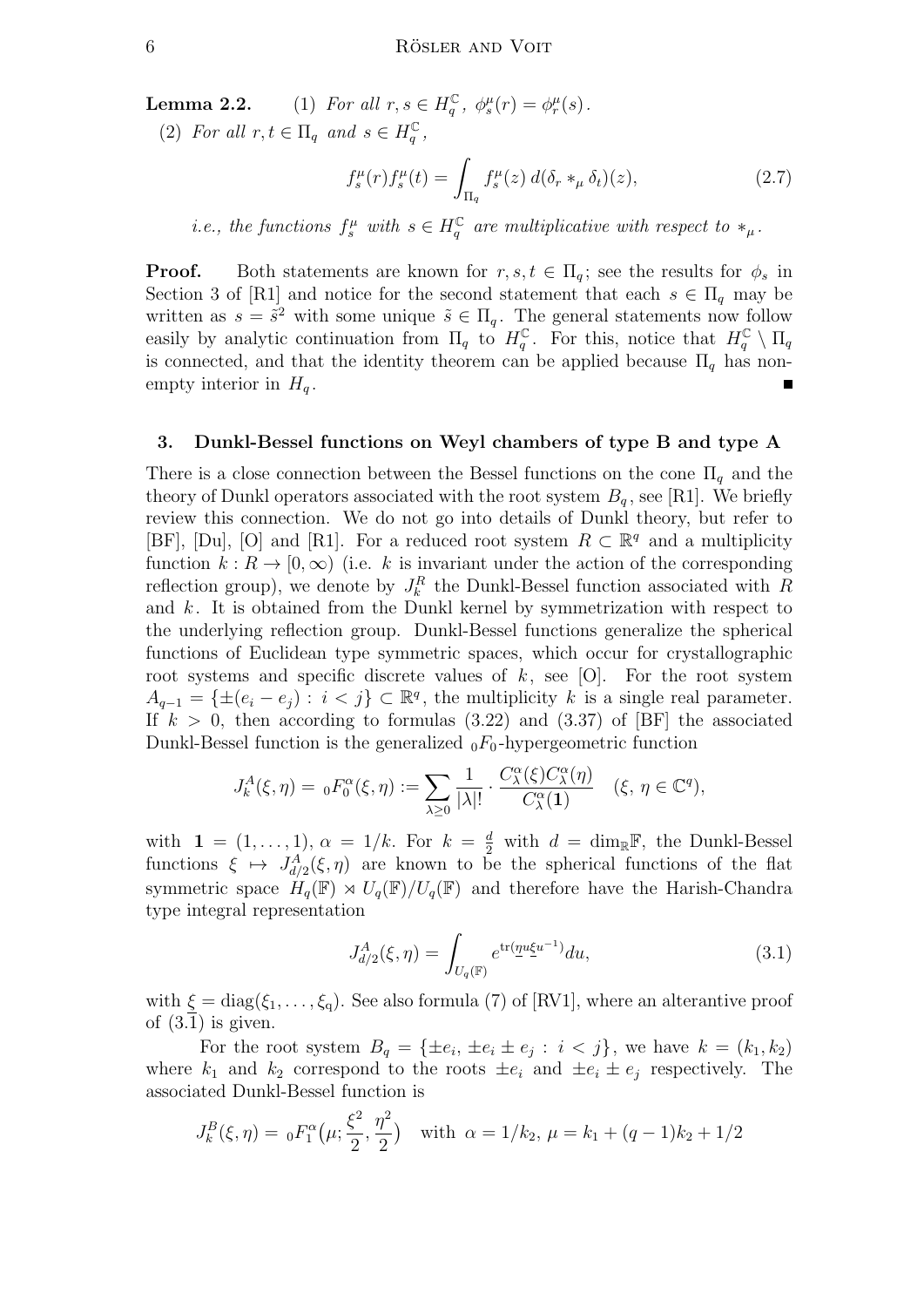where  $\xi^2 = (\xi_1^2, \ldots, \xi_q^2)$  and

$$
{}_{0}F_{1}^{\alpha}(\mu;\xi,\eta) := \sum_{\lambda \geq 0} \frac{1}{(\mu)_{\lambda}^{\alpha} |\lambda|!} \cdot \frac{C_{\lambda}^{\alpha}(\xi) C_{\lambda}^{\alpha}(\eta)}{C_{\lambda}^{\alpha}(\mathbf{1})}.
$$

The Dunkl-Bessel function  $J_k^B$  is invariant in both arguments under the action of the hyperoctahedral group which is generated by sign changes and permutations of the coordinates. For suitable multiplicity  $k$ , it is related the matrix Bessel function  $J_{\mu}$  and to the functions  $\phi_s^{\mu}(r) = J_{\mu}(\frac{1}{4})$  $\frac{1}{4}sr^2s$  of Section 2, as follows: Consider the  $B_q$ -Weyl chamber

$$
C_q^B := \{ \xi = (\xi_1, \dots, \xi_q) \in \mathbb{R}^q : \xi_1 \ge \dots \ge \xi_q \ge 0 \}
$$
 (3.2)

For  $\xi \in C_q^B$  we denote by  $\xi \in \Pi_q$  the diagonal matrix with entries  $\xi_1, \ldots, \xi_q$ . Let

$$
k(\mu, d) := (\mu - (d(q - 1) + 1)/2, d/2).
$$

Then for  $\xi, \eta \in C_q^B$ ,

$$
J_{k(\mu,d)}^B(\xi,i\eta) = \int_{U_q} J_\mu \left(\frac{1}{4} \underline{\eta} u \underline{\xi}^2 u^{-1} \underline{\eta}\right) du; \tag{3.3}
$$

see Section 4 of  $[R1]$ . Dunkl-Bessel functions of type B will play an important role in Section 5 of this paper, in connection with the study of the Olshanski spherical pairs  $(M_{\infty,q} \rtimes (U_{\infty} \times U_q), U_{\infty} \times U_q).$ 

# 4. Olshanski spherical functions related to  $M_{\infty,q} \rtimes U_{\infty}$

In this section, we consider Olshanski spherical pairs associated with matrix cones. For a general background on Olshanski spherical pairs and their spherical functions we refer to Faraut [F] and Olshanski [Ol1], [Ol2], [Ol3].

We fix the field  $\mathbb{F} \in \{\mathbb{R}, \mathbb{C}, \mathbb{H}\}\$  and the rank  $q \in \mathbb{N}$  as in Section 2. Consider the Gelfand pairs  $(G_p, K_p)$  with  $G_p = M_{p,q} \rtimes U_p$  and  $K_p := U_p$  where  $U_p$  acts on  $M_{p,q}$  by left multiplication. In all cases,  $G_p$  will be regarded as a closed subgroup of  $G_{p+1}$  with  $K_p = G_p \cap K_{p+1}$ . Consider the inductive limits  $G_\infty := \lim_{\to} G_p$  and  $K_{\infty} := \lim_{\to} K_p$ . Then  $(G_{\infty}, K_{\infty})$  is an Olshanski spherical pair. A continuous function  $\phi: G_{\infty} \to \mathbb{C}$  is called an Olshanski spherical function of  $(G_{\infty}, K_{\infty})$  if  $\phi$ is  $K_{\infty}$ -biinvariant and satisfies the product formula

$$
\phi(g)\phi(h) = \lim_{p \to \infty} \int_{K_p} \phi(gkh) \, dk \qquad \text{for all } g, h \in G_{\infty} \tag{4.1}
$$

with respect to the normalized Haar measure  $dk$ . Further, an Olshanski spherical function  $\phi$  of  $(G_{\infty}, K_{\infty})$  is called positive definite if  $\phi$  is positive definite on  $G_{\infty}$ in the usual sense, i.e. if for all  $n \in \mathbb{N}$ ,  $g_1, \ldots, g_n \in G_\infty$  and  $c_1, \ldots, c_n \in \mathbb{C}$ ,

$$
\sum_{k,l=1}^n c_k \overline{c_l} \phi(g_k g_l^{-1}) \ge 0.
$$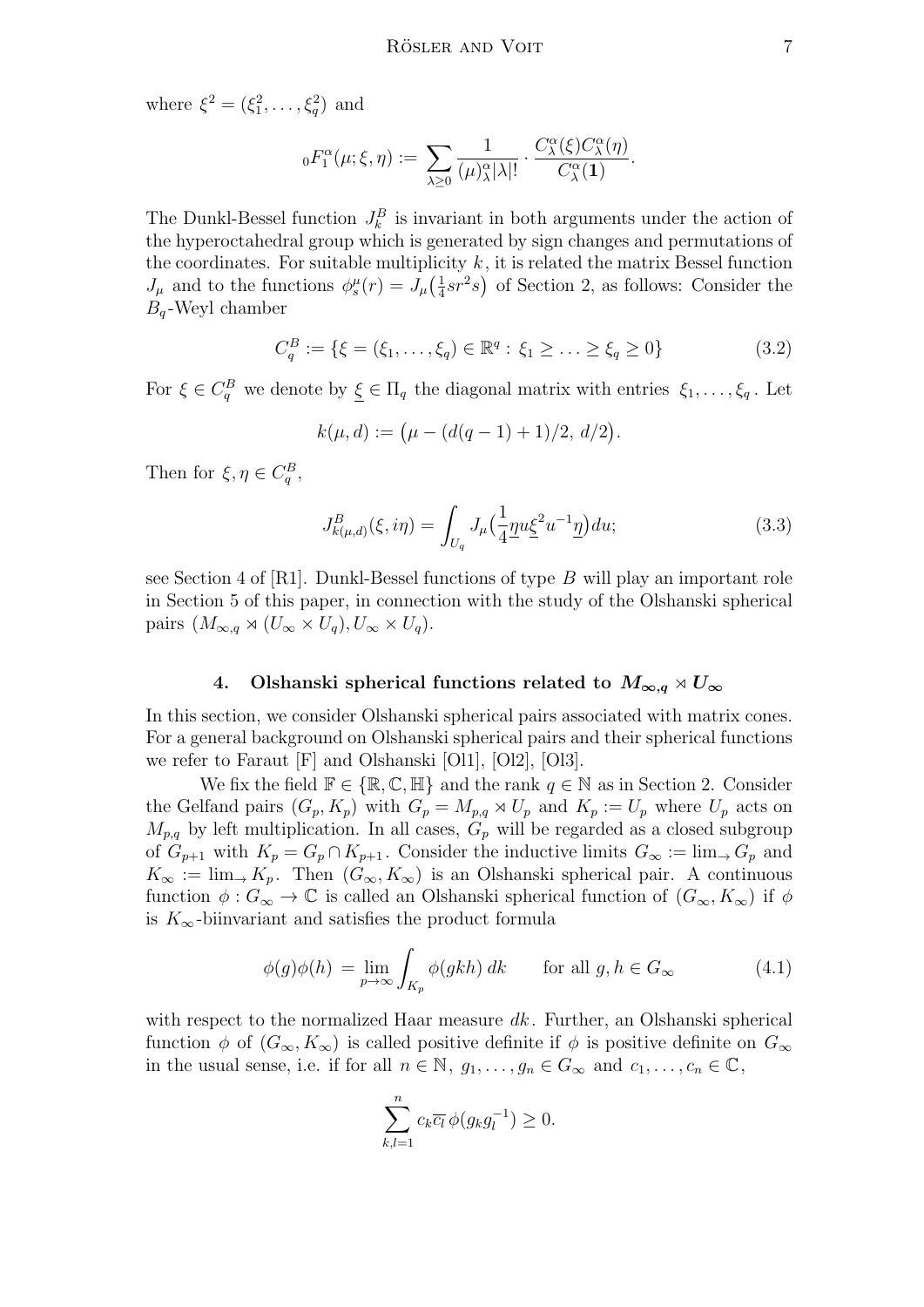Positive definite continuous functions on  $G_{\infty}$  are always bounded. Furthermore, in our situation

$$
K_{\infty}g^{-1}K_{\infty} = K_{\infty}gK_{\infty} \quad \text{for} \quad g \in G_{\infty}.
$$

This implies that positive definite spherical functions on  $G_{\infty}$  are automatically R-valued.

We shall now classify the Olshanski spherical functions of  $(G_{\infty}, K_{\infty})$  as well as those which are positive definite in addition.

For this we recapitulate that for each p, the space of double cosets  $G_p/\!/ K_p$ can be topologically identified with the cone  $\Pi_q$  via the homeomorphism

$$
K_p(x,k)K_p \,\mapsto\, \sqrt{x^*x} \qquad \text{for } x \in M_{p,q}, \, k \in K_p \, .
$$

In other words, if for  $a \in \Pi_q$  we consider the matrix  $\begin{pmatrix} a \\ 0 \end{pmatrix}$  $\theta$  $\setminus$  $\in M_{p,q}$ , then the inverse of the above homeomorphism can be written as

$$
F_p: \Pi_q \to G_p/\!/K_p, \quad r \longmapsto K_p g_a K_p \quad \text{with} \quad g_a := \begin{pmatrix} a \\ 0 \end{pmatrix}, I_p).
$$

By definition of the inductive limit topology, the mapping

$$
F: \Pi_q \to G_\infty/\!/ K_\infty, \quad a \longmapsto K_\infty g_a K_\infty \quad \text{with} \quad g_a := \left( \begin{pmatrix} a \\ 0_\infty \end{pmatrix}, I_\infty \right)
$$

also provides a homeomorphism for  $p = \infty$ . We will therefore use the agreement that for all integers  $p \geq q$  as well as for  $p = \infty$ , continuous and  $K_p$ -biinvariant functions on  $G_p$  are identified with continuous functions on  $\Pi_q$ . When doing so, our notations immediately imply the following

**Lemma 4.1.** Let  $p_1 \geq p_2 \geq q$ . If a continuous function on  $\Pi_q$  corresponds to a  $K_{p_1}$ -biinvariant, positive definite function on  $G_{p_1}$ , then it also corresponds to a  $K_{p_2}$ -biinvariant, positive definite function on  $G_{p_2}$ . Moreover, a continuous function on  $\Pi_q$  corresponds to a  $K_{\infty}$ -biinvariant, positive definite function on  $G_{\infty}$ if and only if it corresponds to a  $K_p$ -biinvariant, positive definite function on  $G_p$ for all integers  $p \geq q$ .

**Proof.** The first statement follows immediately from the definition of positive definite functions and the fact that for  $p_1 \geq p_2 \geq q$  (where possibly  $p_1 = \infty$ ), the canonical projections

$$
P_p: G_p \to G_p/\!/K_p \equiv \Pi_q, \quad P_p((x,k)) := \sqrt{x^*x}
$$

satisfy  $P_{p_1}|_{G_{p_2}} = P_{p_2}$ . The remaining part of the second statement follows also easily by these arguments.

We next turn to the (not necessarily positive definite) spherical functions of  $(G_p, K_p)$  for finite  $p \ge q$ . We know from Lemma 2.2 that the functions  $f_s^{pd/2}$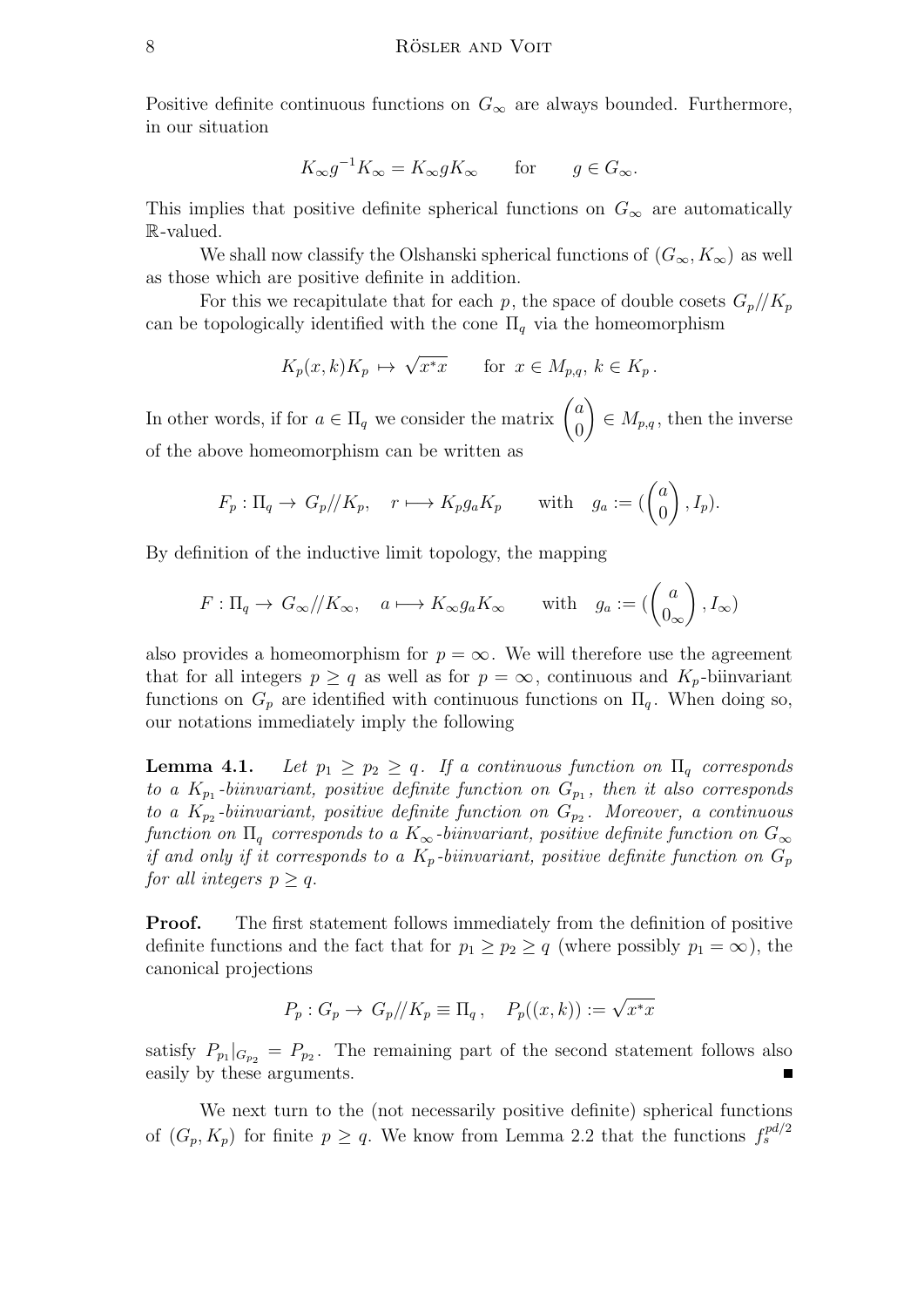of Section 2 with  $s \in H_q^{\mathbb{C}}$  are spherical. On the other hand, using results of Wolf [W] in combination with an integral representation of the matrix Bessel functions  $f_s^{pd/2}$  (see Eq. (3.4) of [R1] and Propos. XVI.2.3 of [FK]), we obtain the following classification:

**Theorem 4.2.** Let  $p \ge q$  be finite. Then  $\{f_s^{pd/2} : s \in H_q^{\mathbb{C}}\}$  is the set of all spherical functions of  $(G_p, K_p)$ . Moreover, the set of positive definite spherical functions of  $(G_p, K_p)$  is given by  $\{f_s^{pd/2} : s \in \Pi_q\}.$ 

**Proof.** According to [W], the complete set of spherical functions of  $(G_p, K_p)$ can be described as follows:

Consider  $M_{p,q}$  as a real vector space of dimension dpq with Euclidean scalar product

$$
(x|y) := \Re tr(x^*y)
$$

and extend this form in a bilinear way to the complexification  $M_{p,q}^{\mathbb{C}}$  of  $M_{p,q}$ . Then it is easily checked that for each  $y \in M_{p,q}^{\mathbb{C}}$ , the function

$$
\tilde{\phi}_y(x, v) := \int_{U_p} e^{-i(ux|y)} du \qquad (x \in M_{p,q}, v \in U_p)
$$
\n(4.2)

defines a spherical function of  $(G_p, K_p)$ . Moreover, by Theorem 4.4 of [W], all spherical functions are given in this way, and by Theorem 5.4 of [W], the set of positive-definite spherical functions is made up by those  $\phi_y$  with  $y \in M_{p,q}$ .

We next show that all functions of the form (4.2) are in fact Bessel functions  $f_s^{pd/2}$  for suitable  $s \in H_q^{\mathbb{C}}$ . For this we again regard  $M_{p,q}$  and  $H_q$  as vector spaces over  $\mathbb{R}$ , and denote the complex-bilinear extension of the  $\mathbb{R}$ -bilinear mapping

$$
M_{p,q}\times M_{p,q}\to M_q,\quad (x,y)\longmapsto x^*y
$$

(to a mapping  $M_{p,q}^{\mathbb{C}} \times M_{p,q}^{\mathbb{C}} \to M_q^{\mathbb{C}}$ ) again by  $x^*y$ . For  $y \in M_{p,q}^{\mathbb{C}}$  we then obtain easily that  $y^*y \in H_q^{\mathbb{C}}$ .

Now fix a matrix  $y \in M_{p,q}^{\mathbb{C}}$ . Then  $y^*y \in H_q^{\mathbb{C}}$ , and for all  $r \in \Pi_q$ ,

$$
f_{y^*y}^{pd/2}(r) = J_{pd/2}(\frac{1}{4}ry^*yr) = J_{pd/2}(\frac{1}{4}(yr)^*yr).
$$

We conclude from Eqs.  $(3.3)$  and  $(3.4)$  of [R1] (see also Propos. XVI.2.3 of [FK]) that for all  $x \in M_{p,q}$ ,

$$
J_{pd/2}(\frac{1}{4}x^*x) = \int_{U_p} e^{-i(u\sigma_0|x)} du \quad \text{with } \sigma_0 = \begin{pmatrix} I_q \\ 0 \end{pmatrix} \in M_{p,q}.
$$
 (4.3)

Using the complex-bilinear and thus analytic extension above, we conclude that (4.3) remains correct for all  $x \in M_{p,q}^{\mathbb{C}}$ . Now let  $r \in \Pi_q$ ,  $y \in M_{p,q}^{\mathbb{C}}$ . Then

$$
J_{pd/2}(\frac{1}{4}(yr)^*yr) = \int_{U_p} e^{-i(u\sigma_0|yr)} du.
$$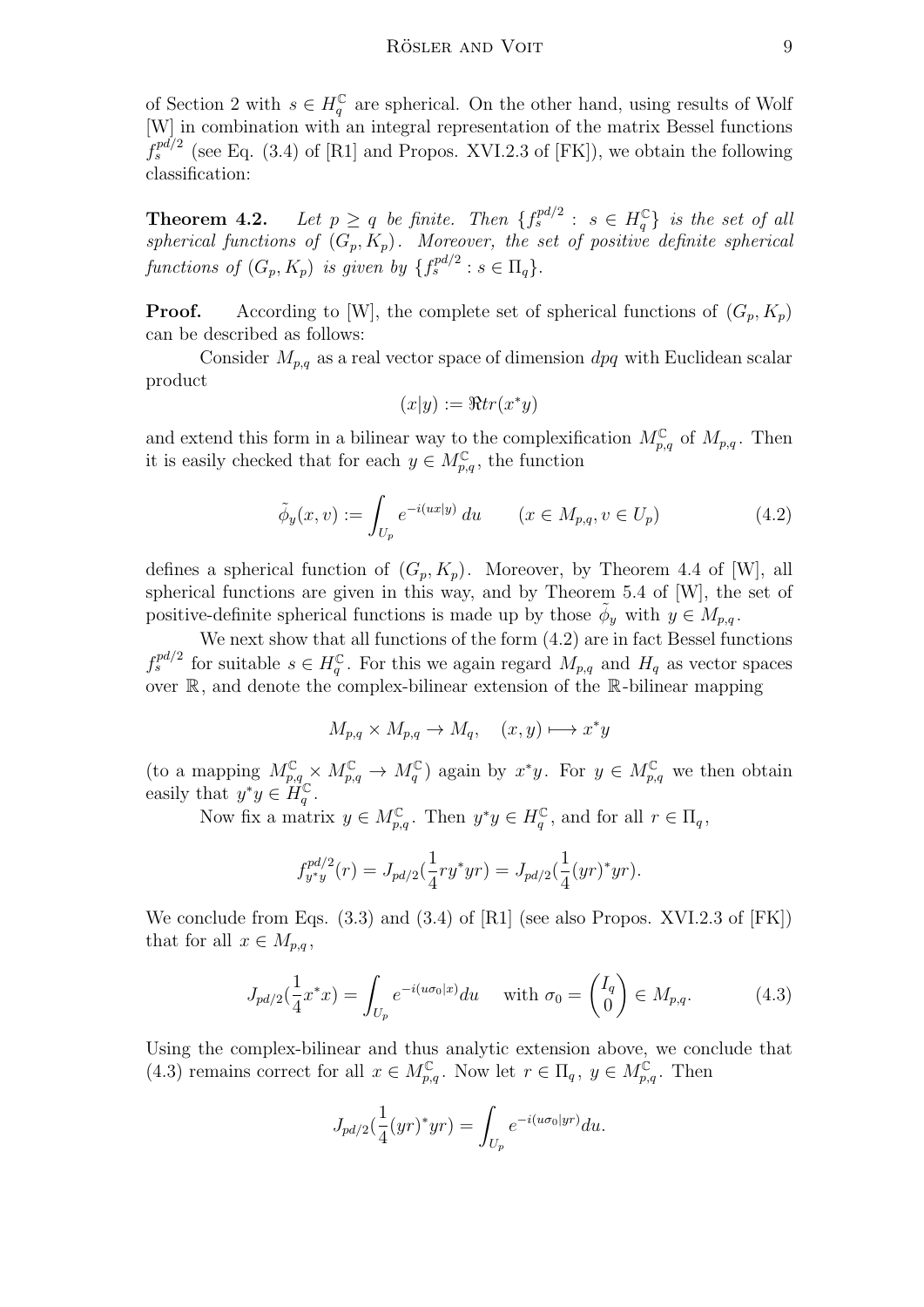As

$$
(u\sigma_0|yr) = \Re tr((u\sigma_0)^*yr) = \Re tr((u\sigma_0r)^*y) = (u\sigma_0r|y),
$$

we obtain

$$
f_{y*y}^{pd/2}(r) = \int_{U_p} e^{-i(u\sigma_0 r|y)} du = \tilde{\phi}_y(\sigma_0 r, v)
$$
\n(4.4)

with arbitrary  $v \in U_p$ . As the functions on both sides are biinvariant, and the  $r \in \Pi_{q}$  form a set of representatives of all double cosets as descibed in the beginning of this section, the proof of the first statement of the theorem is complete. Moreover, equation (4.4) in combination with Theorem 5.4 of [W] leads to the stated classification of the positive definite spherical functions.

We mention that the statement about the positive definite spherical functions above can be also obtained by hypergroup methods from Theorem 3.12 of [R1] in combination with results of [J].

We now turn to the case  $p = \infty$ . The Olshanski spherical functions of  $(G_{\infty}, K_{\infty})$  can be characterized as follows:

**Lemma 4.3.** A continuous  $K_{\infty}$ -biinvariant function  $\phi : G_{\infty} \to \mathbb{C}$  is Olshanski spherical if and only if the continuous function  $\phi(b) := \phi(g_b)$  on  $\Pi_a$  satisfies the product formula √

$$
\tilde{\phi}(a) \cdot \tilde{\phi}(b) = \tilde{\phi}(\sqrt{a^2 + b^2}), \quad a, b \in \Pi_q.
$$
\n(4.5)

**Proof.** Let  $\phi$  be a continuous  $K_{\infty}$ -biinvariant function on  $G_{\infty}$  and  $\phi \in C(\Pi_q)$ as described in the lemma. Then, by (4.1) and the product formula (2.4),  $\phi$  is Olshanski spherical iff  $\phi$  satisfies

$$
\tilde{\phi}(a)\cdot\tilde{\phi}(b) = \lim_{p \to \infty} \frac{1}{\kappa_{pd/2}} \int_{B_q} \tilde{\phi}(\sqrt{a^2 + b^2 + awb + bw^*a}) \cdot \Delta(I - w^*w)^{pd/2 - \gamma} dw \tag{4.6}
$$

for  $a, b \in \Pi_a$  with  $\gamma = d(q-1/2)+1$ . The probability measures

$$
\kappa_{pd/2}^{-1}\cdot\Delta(I-w^*w)^{pd/2-\gamma}\,dw
$$

are compactly supported in  $B_q$  and tend weakly to the point measure  $\delta_0$  for  $p \to \infty$ . Therefore (4.6) is equivalent to

$$
\tilde{\phi}(a) \cdot \tilde{\phi}(b) = \tilde{\phi}(\sqrt{a^2 + b^2})
$$

as claimed.

We remark that precise estimates for the order of convergence of the probability measures  $\kappa_{nd}^{-1}$  $\int_{pd/2}^{-1} \cdot \Delta (I - w^*w)^{pd/2 - \gamma} dw$  are given in [V2].

We now solve the functional equation  $(4.5)$ :

**Lemma 4.4.** A continuous function  $\tilde{\phi} \in C(\Pi_q)$  with  $\tilde{\phi}(0) = 1$  satisfies (4.5) if and only if there exists some  $b \in H_q^{\mathbb{C}}$  such that

$$
\tilde{\phi}(a) = \exp(-\langle a^2, b \rangle) =: \psi_b(a), \quad a \in \Pi_q.
$$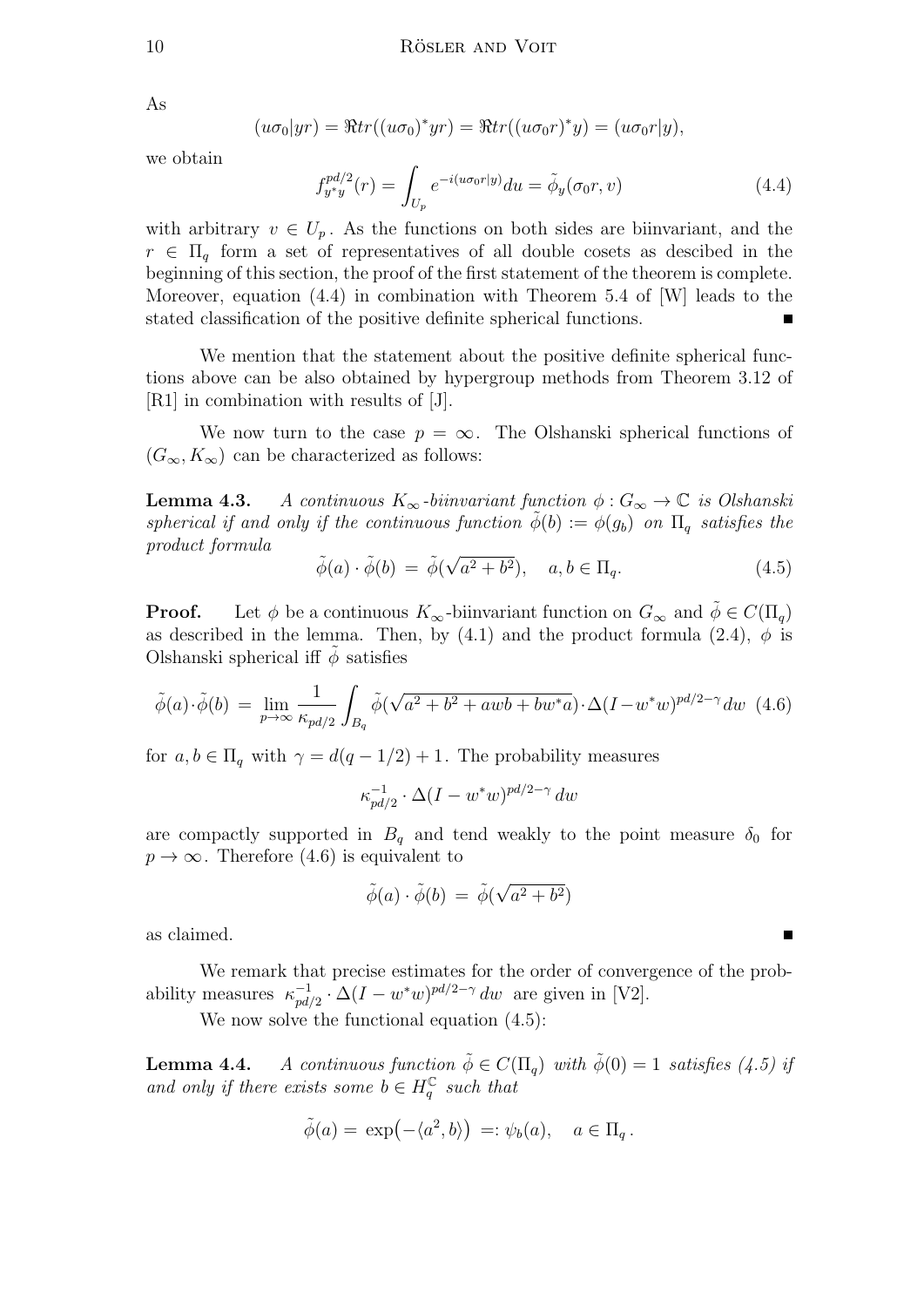**Proof.** Clearly, all  $\psi_b$  satisfy (4.5). Conversely, if a function  $\tilde{\phi} \in C(\Pi_q)$ satisfies (4.5), then  $\psi(a) := \tilde{\phi}(\sqrt{a})$  satisfies  $\psi(a)\psi(b) = \psi(a+b)$  for  $a, b \in \Pi_q$ and thus, because of  $\psi(0) = 1$  and continuity,  $\psi(a) \neq 0$  for all  $a \in \Pi_q$ . Each  $a \in H_q$  can be written as  $a = d - cI_q$  for some  $d \in \Pi_q$  and some  $c \in [0, \infty[,$ and it is easily checked that  $\psi(a) := \psi(d)/\psi(cI_q)$  defines a well-defined function  $\psi \in C(H_q)$  with  $\psi(a)\psi(b) = \psi(a+b)$  for  $a, b \in H_q^{\mathbb{C}}$ . The assertion now follows by the well-known characterization of the exponential function on a Euclidean space by its functional equation.

The preceding lemmata immediately lead to the following characterization of the Olshanski spherical functions of  $(G_{\infty}, K_{\infty})$ .

**Theorem 4.5.** A continuous  $K_{\infty}$ -biinvariant function  $\phi : G_{\infty} \to \mathbb{C}$  is Olshanski spherical if and only if

$$
\phi(g_a) = \psi_b(a) = \exp(-\langle a^2, b \rangle) \qquad (a \in \Pi_q)
$$

for some  $b \in H_q^{\mathbb{C}}$ .

We next investigate which Olshanski spherical functions of  $(G_{\infty}, K_{\infty})$  appear as limits of spherical functions on  $(G_p, K_p)$  for  $p \to \infty$ . For this we employ the known convergence of  $J_{\mu}(\mu y)$  to  $e^{-tr(y)}$  for  $\mu \to \infty$ :

**Lemma 4.6.** For  $y \in H_q^{\mathbb{C}}$ ,

$$
\lim_{\mu \to \infty} J_{\mu}(\mu y) = e^{-tr(y)} \quad \text{locally uniformly.}
$$

On the cone  $\Pi_a$ , this convergence is even uniform. More precisely, there exists a constant  $C = C(q, \mathbb{F})$  such that

$$
|J_{\mu}(\mu y) - e^{-tr(y)}| \le C/\mu \quad \text{for all } y \in \Pi_q, \ \mu \ge 2q.
$$

**Proof.** For the second statement we refer to Proposition 3.2 of [RV2]; see also Lemma 4.8 of [Ol1] or references cited there for the uniform convergence.

The first statement can be obtained either from the integral representation  $(3.12)$  of [R1] for  $J_{\mu}$ , or by power series expansion as in the proof of Proposition 3.5 in [RV2]. We outline the second approach: Using the expansions (2.3) and  $(2.1)$ , we have

$$
J_{\mu}(\mu y) - e^{-tr(y)} = \sum_{\lambda \ge 0} \frac{1}{|\lambda|!} \left( \frac{\mu^{|\lambda|}}{(\mu)_{\lambda}} - 1 \right) \cdot Z_{\lambda}(-y)
$$

where by Lemma 3.4 of [RV2]

$$
\left|1-\frac{\mu^{|\lambda|}}{(\mu)_\lambda}\right| \leq dq \cdot 2^{dq(q-1)/2} \cdot \frac{|\lambda|^2}{\mu}.
$$

It is easily checked that the series

$$
\sum_{\lambda \geq 0} \frac{|\lambda|^2}{|\lambda|!} \cdot Z_{\lambda}(-y)
$$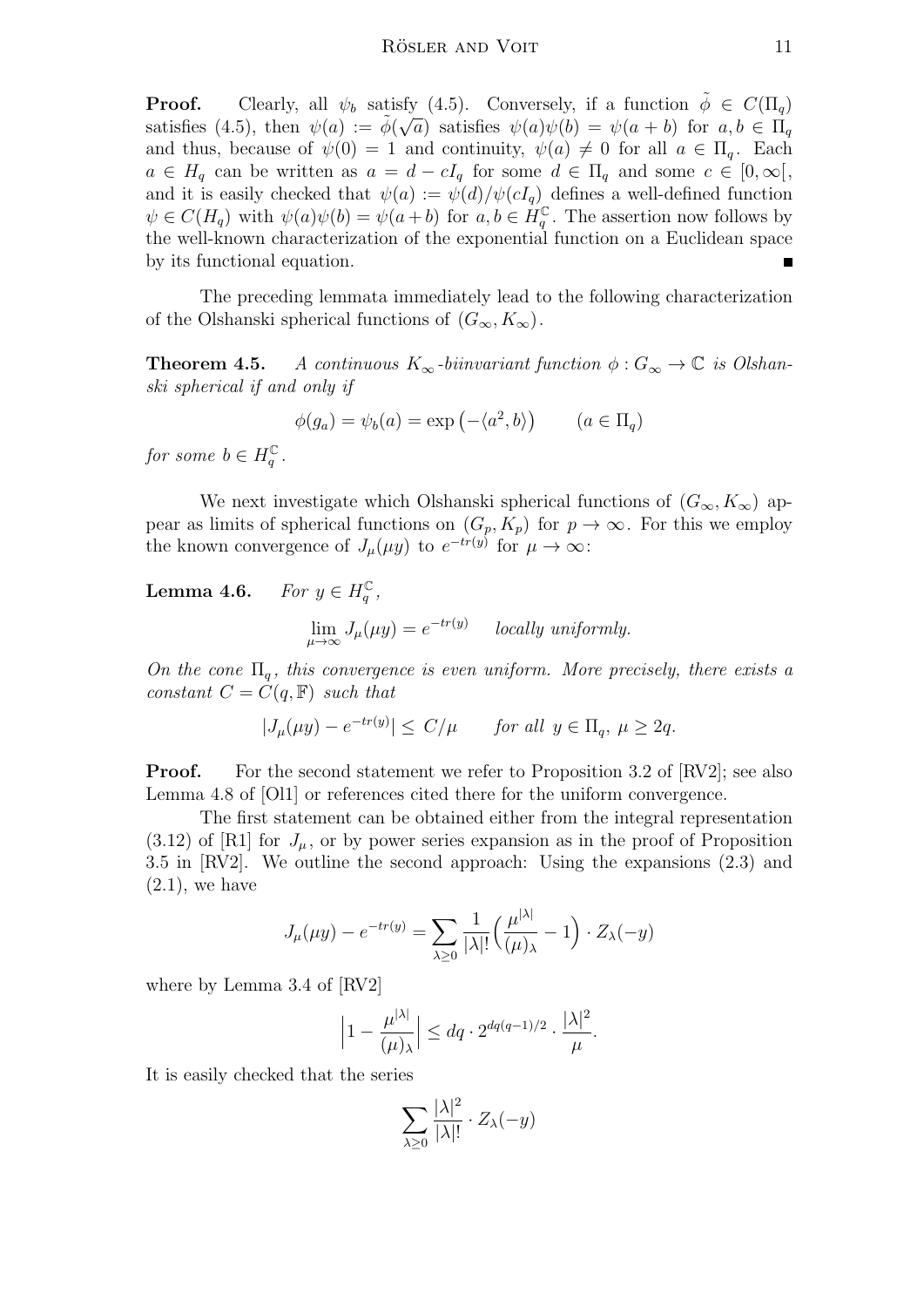converges absolutely and locally uniformly for  $y \in H_q^{\mathbb{C}}$  (c.f. Section XV.1 of [FK] and our normalization of the  $Z_{\lambda}$  instead of the  $\Phi_{\lambda}$  there). This immediately leads to the locally uniform convergence of order  $1/\mu$ .

We conclude from Lemma 4.6 that for all  $y \in \Pi_q$ ,  $b \in H_q^{\mathbb{C}}$  and for  $\mu = pd/2 \rightarrow \infty$ , the functions  $f_s^{\mu}$  of Section 2 satisfy

$$
f_{\mu b}^{\mu}(y) = J_{\mu}(\frac{\mu}{4}yby) \rightarrow exp(-tr(yby)/4) = \psi_{b/4}(y)
$$

uniformly or locally uniformly depending on  $b$ . According to Theorem 4.2, the functions  $f^{\mu}_{\mu b}$  with  $b \in H^{\mathbb{C}}_q$  form the spherical functions of  $(G_p, K_p)$ . Considering biinvariant functions on  $G_p$  and  $G_\infty$  as functions on  $\Pi_q$  as above, we obtain

**Corollary 4.7.** All Olshanski spherical functions  $\psi_b$  of  $(G_{\infty}, K_{\infty})$  with  $b \in H_q^{\mathbb{C}}$ appear as locally uniform limits of spherical functions of  $(G_p, K_p)$ .

Moreover, those Olshanski spherical functions  $\psi_b$  with  $b \in \Pi_a$  even appear as uniform limits of positive definite spherical functions of  $(G_p, K_p)$  as  $p \to \infty$ .

We finally determine the Olshanski spherical functions  $\psi_b$  which are positive definite.

**Theorem 4.8.** The positive definite Olshanski spherical functions of  $(G_{\infty}, K_{\infty})$ are precisely given by the functions  $\psi_b$  with  $b \in \Pi_a$ .

**Proof.** Assume that  $\psi_b$  is a positive definite Olshanski spherical function. Then  $\psi_b$  must be R-valued. From  $\psi_b(a) = exp(-\langle a^2, b \rangle)$  for  $a \in \Pi_q$  we infer that  $b \in H_q$ . Moreover, as  $\psi_b$  is in addition bounded on  $\Pi_q$ , it follows easily that  $b \in \Pi_q$ . In fact, if b would have a negative eigenvalue with eigenvector u, we could choose a matrix  $a \in \Pi_q$  with the same eigenvector u associated to the eigenvalue 1, and with all other eigenvalues equal to 0. It is then clear that  $\psi_b(ca) = exp(-c^2 \langle a^2, b \rangle)$  tends to  $\infty$  for  $c \to \infty$ .

For the converse statement consider  $b \in \Pi_q$ . Let  $p \ge q$  be a fixed integer. Then for each integer  $\tilde{p} \geq p$ , the spherical function  $f_b^{\tilde{p}d/2} \in C(\Pi_q)$  corresponds to a  $K_{\tilde{p}}$ -biinvariant positive definite function on  $G_{\tilde{p}}$ , and thus by Lemma 4.1, to a  $K_p$ -biinvariant positive definite function on  $G_p$ . As positive definiteness is preserved under limits, it follows from Corollary 4.7 that  $\psi_b \in C(\Pi_a)$  is a  $K_p$ biinvariant positive definite function on  $G_p$ . This holds for all p, and therefore Lemma 4.1 ensures that  $\psi_b$  is a positive definite function on  $G_{\infty}$  as claimed.

In summary, the Olshanski spherical functions of  $(G_{\infty}, K_{\infty})$  admit a classification which is in complete accordance with that for finite  $p$  in Theorem 4.2.

## 5. Olshanski spherical functions related to  $M_{\infty,q} \rtimes (U_{\infty} \times U_q)$

In this section we consider the Gelfand pairs  $(G_p, K_p)$  with  $G_p = M_{p,q} \rtimes (U_p \times U_q)$ and  $K_p := U_p \times U_q$  for fixed  $q \geq 1$ , where the groups  $U_p$  and  $U_q$  act on  $M_{p,q}$ by multiplication from the left and right, respectively. Consider the Olshanski spherical pairs  $(G_{\infty}, K_{\infty})$  with  $G_{\infty} := \lim_{\to} G_p$  and  $K_{\infty} := \lim_{\to} K_p$ .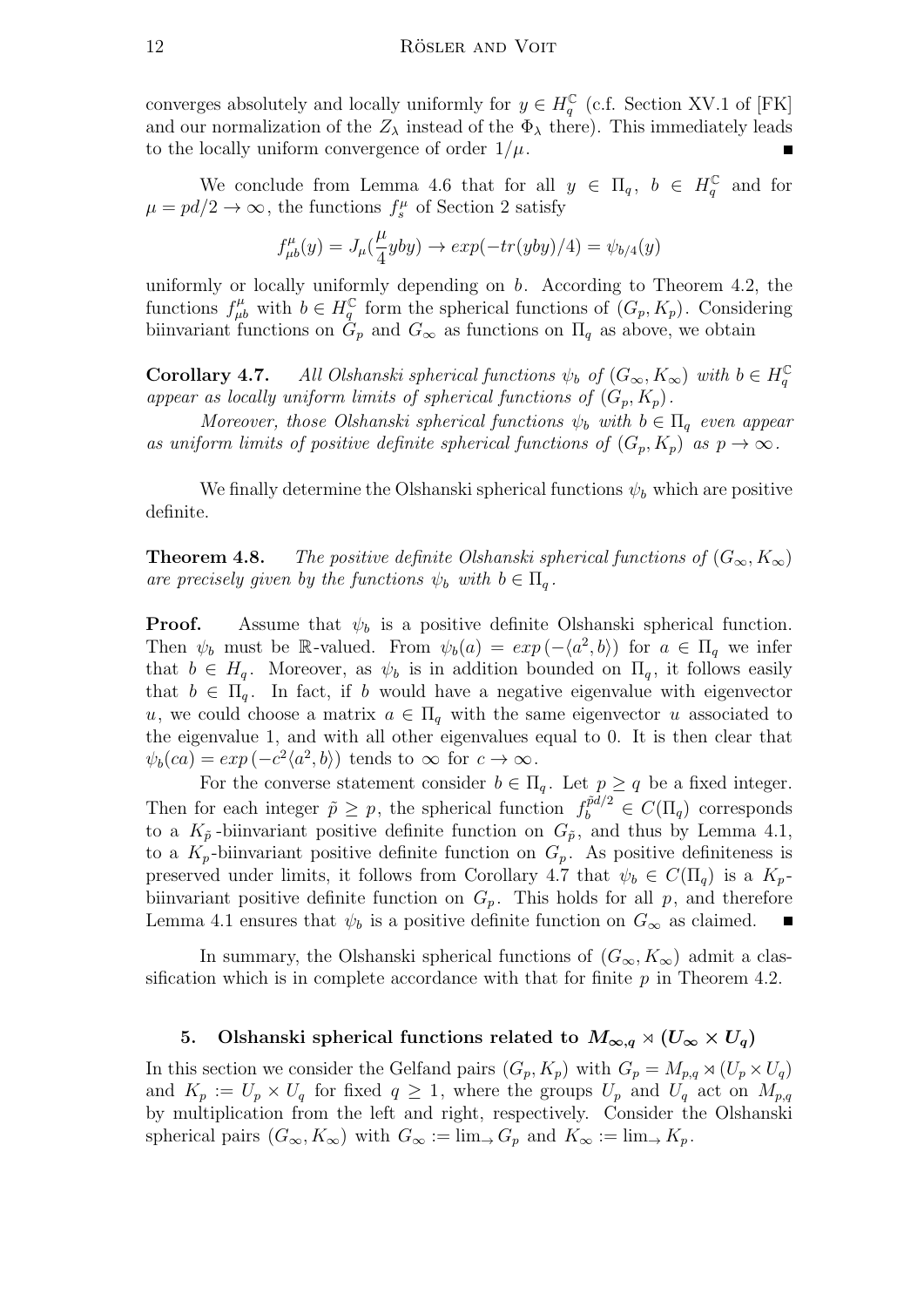Again, we investigate the Olshanski spherical functions of  $(G_{\infty}, K_{\infty})$ . We recapitulate first that for each p, the double coset space  $G_p/\!/ K_p$  can be topologically identified with the Weyl chamber

$$
C_q^B := \{ \xi = (\xi_1, \dots, \xi_q) \in \mathbb{R}^q : \xi_1 \geq \dots \geq \xi_q \geq 0 \}
$$

of type B via

$$
K_p(x,k)K_p \mapsto \sigma(\sqrt{x^*x}) \qquad \text{for} \qquad x \in M_{p,q}, \, k \in K_p
$$

independently of p where  $\sigma$  stands for the ordered spectrum of a positive semidefinite matrix. In other words, if for  $\xi \in C_q^B$  we consider the diagonal matrix  $\xi = diag(\xi_1, \ldots, \xi_q) \in M_q$  as well as  $\left(\frac{\xi}{\Omega}\right)$ 0  $\setminus$  $\in M_{p,q}$ , then the inverse of this homeomorphism can be written as

$$
F_p: C_q^B \to G_p/\!/ K_p
$$
,  $b \mapsto K_p g_{\xi} K_p$  with  $g_{\xi} := \left( \left( \frac{\xi}{0} \right), I_p \times I_q \right)$ .

By definition of the inductive limit topology, the  $F_p$  induce a homeomorphism  $F: C_q^B \to G_{\infty}/\!/K_{\infty}$ . Again we use the agreement that for all integers p and for  $p = \infty$ ,  $K_p$ -biinvariant continuous functions on  $G_p$  will be identified with continuous functions on  $\Pi_q$ . When doing so, the statement of Lemma 4.1 transfers to the present setting without changes.

We now turn to the classification of spherical functions:

**Proposition 5.1.** The spherical functions of  $(G_p, K_p)$ , considered as functions on the chamber  $C_q^B$ , are precisely given by the Dunkl-Bessel functions

$$
\phi_{\eta}^{pd/2}(\xi) := J_{k (pd/2,d)}^{B}(\xi, i\eta), \quad \eta \in \mathbb{C}^{q}.
$$

Moreover, the positive definite spherical functions of  $(G_p, K_p)$  are given by those  $\phi_{\eta}^{pd/2}$  with  $\eta \in \mathbb{R}^q$ .

**Proof.** The first statement is known from Dunkl theory, see [O]. The second then again follows from Theorem 5.4 of [W].

For the case  $p = \infty$ , we start with the following

**Lemma 5.2.** A continuous  $K_{\infty}$ -biinvariant function  $\phi : G_{\infty} \to \mathbb{C}$  is Olshanski spherical if and only if the continuous function  $\tilde{\phi}(\xi) := \phi(g_{\xi})$  on  $C_q^B$  satisfies

$$
\tilde{\phi}(\xi) \cdot \tilde{\phi}(\eta) = \int_{U_q} \tilde{\phi} \big( \sigma \big( \sqrt{\underline{\xi}^2 + u \underline{\eta}^2 u^{-1}} \big) \big) du, \qquad \xi, \eta \in C_q^B. \tag{5.1}
$$

**Proof.** Let  $\phi$  be a continuous  $K_{\infty}$ -biinvariant function on  $G_{\infty}$  and  $\phi$  defined as above. Then, by (4.1) and the product formula for the spherical functions of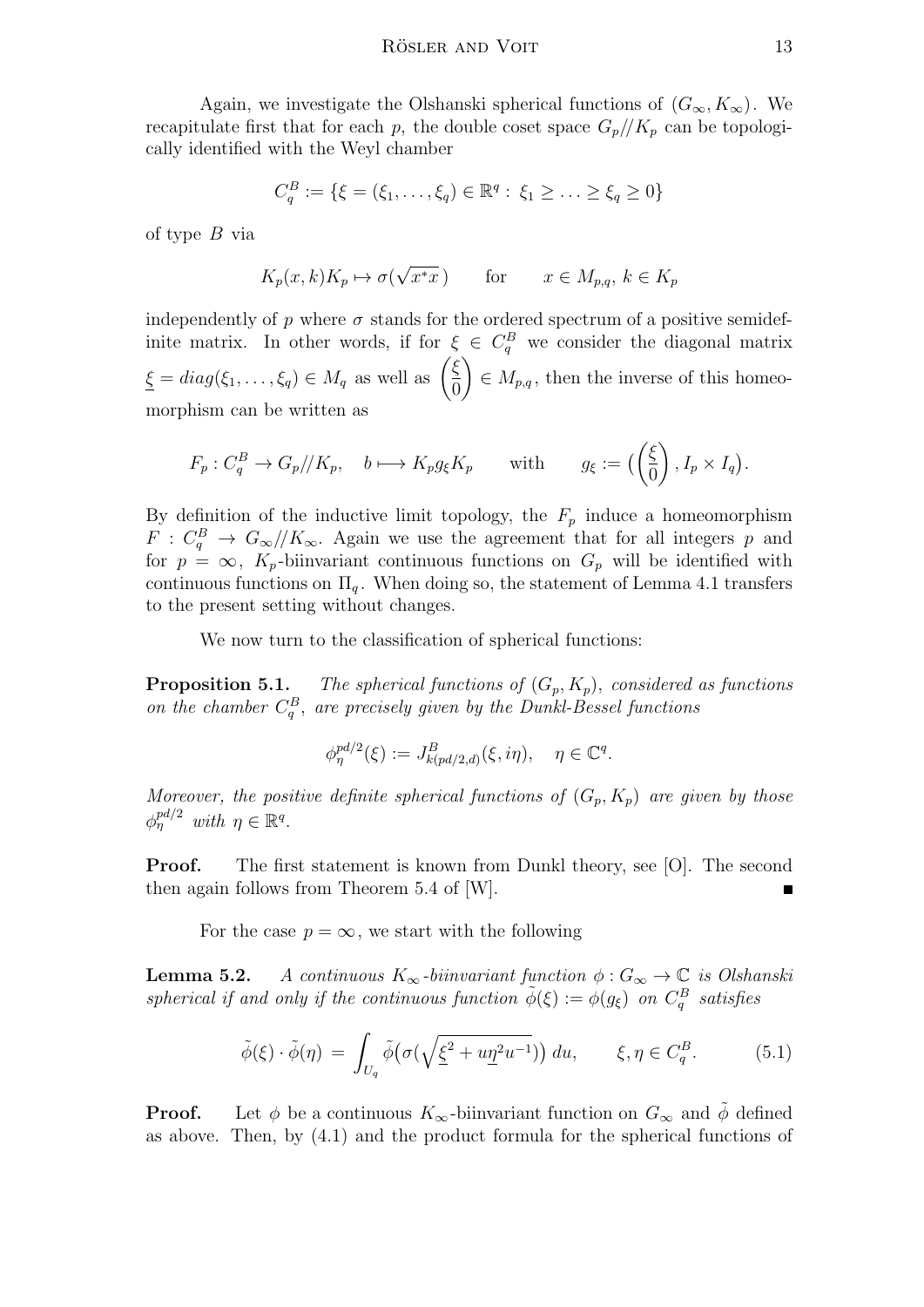$(G_p, K_p)$  (see e.g., p. 771 of [R1]),  $\phi$  is Olshanski spherical iff  $\tilde{\phi}$  satisfies

$$
\tilde{\phi}(\xi) \cdot \tilde{\phi}(\eta) = \lim_{p \to \infty} \frac{1}{\kappa_{pd/2}} \int_{U_q} \int_{B_q} \tilde{\phi} \big( \sigma(\sqrt{\xi^2 + u \eta^2 u^* + \xi w u \eta u^* + u \eta u^* w^* \xi}) \big) \cdot \Delta(I - w^* w)^{pd/2 - \gamma} \, dw \, du, \quad \xi, \eta \in C_q^B. \tag{5.2}
$$

As the probability measure

$$
\kappa_{pd/2}^{-1}\cdot\Delta(I-w^*w)^{pd/2-\gamma}\,dw
$$

on  $B_q$  tends weakly to the point measure  $\delta_0$  for  $p \to \infty$ , (5.2) is equivalent to the condition of the lemma.

We now solve the functional equation (5.1) by using the Dunkl-Bessel functions  $J_k^A$  of type A on the Weyl chamber

$$
C_q^A := \{ \xi \in \mathbb{R}^q : \xi_1 \geq \ldots \geq \xi_q \} \supset C_q^B.
$$

For this we identify the space of double cosets of the Gelfand pairs  $(H_q \rtimes U_q, U_q)$ (where  $U_q$  acts on  $H_q$  by conjugation) with  $C_q^A$  and recall from Section 3 that the spherical functions of  $(H_q \rtimes U_q, U_q)$  are given by the functions  $x \mapsto J_{d/2}^A(\xi, \eta)$  with  $\eta \in \mathbb{C}^q$  by [O].

**Lemma 5.3.** A continuous function  $\tilde{\phi}$  on  $C_q^B$  with  $\tilde{\phi}(0) = 1$  satisfies (5.1) if and only if there exists some  $\eta \in \mathbb{C}^q$  such that  $\tilde{\phi}(\xi) = J_{d/2}^A(\xi^2, \eta)$  for all  $\xi \in C_q^B$ . Here  $\xi^2 \in C_q^B$  means the vector which is obtained from  $\xi$  by taking squares in each component.

**Proof.** Let  $\tilde{\phi} \in C(C_q^B)$  with  $\tilde{\phi}(0) = 1$ . Then  $\tilde{\phi}$  satisfies (5.1) if and only if the function  $\psi(\xi) := \tilde{\phi}(\sqrt{\xi})$  on  $C_q^B$  satisfies

$$
\psi(\xi) \cdot \psi(\eta) = \int_{U_q} \psi(\sigma(\underline{\xi} + u\underline{\eta}u^{-1})) du, \qquad \xi, \eta \in C_q^B. \tag{5.3}
$$

In particular, for  $a, b \in [0, \infty)$  we have

$$
\psi((a,\ldots,a))\psi((b,\ldots,b))=\psi((a+b,\ldots,a+b)).
$$

As  $\psi$  is continuous with  $\psi(0) = 1$ , this implies that there exists some  $c \in \mathbb{C}$  such that

$$
\psi((a,\ldots,a)) = e^{ca} \text{ for all } a \in [0,\infty[.
$$

Precisely as in the proof or Lemma 4.4, it is now seen that  $\psi$  can be uniquely extended from  $C_q^B$  to a continuous function on  $C_q^A$  which satisfies (5.3) for all  $\xi, \eta \in C_q^A$ , namely by putting

$$
\psi(\xi_1,\ldots,\xi_q) := \psi(\xi_1 - \xi_q,\ldots,\xi_{q-1} - \xi_q,0) \cdot e^{c\xi_q} \quad \text{for } (\xi_1,\ldots,\xi_q) \in C_q^A.
$$

Thus the extension  $\psi \in C(C_q^A)$  is a spherical function of the Gelfand pair  $(H_q \rtimes$  $U_q, U_q$ ). On the other hand, we know that the spherical functions of this Gelfand pair are precisely the Dunkl-Bessel functions  $\xi \mapsto J_{d/2}^A(\xi, \eta)$  with  $\eta \in \mathbb{C}^q$ . This proves the claim.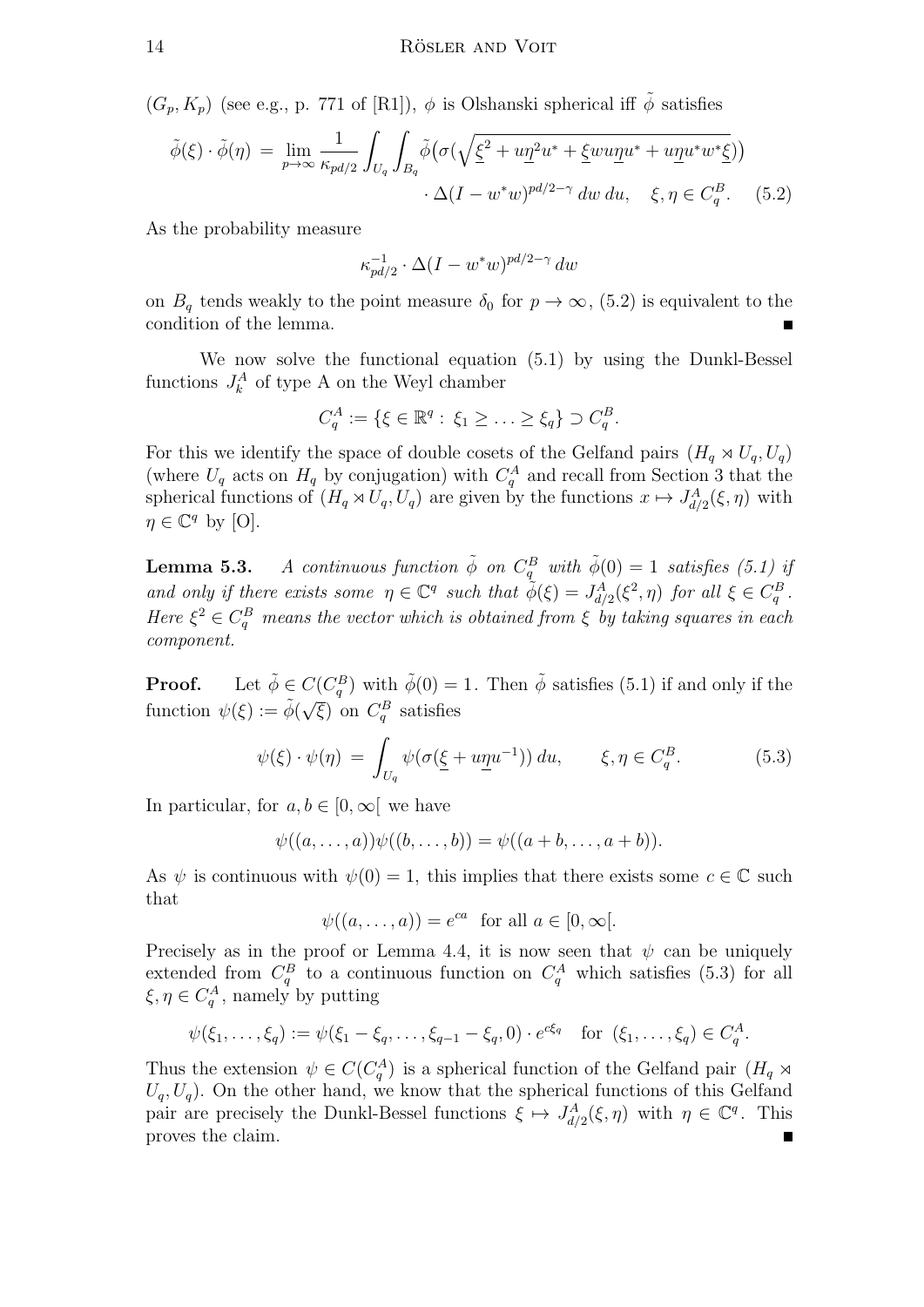The preceding lemmata yield the following characterization of the Olshanski spherical functions.

**Theorem 5.4.** A continuous  $K_{\infty}$ -biinvariant function  $\phi : G_{\infty} \to \mathbb{C}$  is Olshanski spherical if and only if for some  $\eta \in \mathbb{C}^q$ ,

$$
\phi(g_{\xi}) = J_{d/2}^{A}(\xi^{2}, -\eta) =: \psi_{\eta}(\xi)
$$

for all  $\xi \in C_q^B$ .

We next study which Olshanski spherical functions of  $(G_{\infty}, K_{\infty})$  appear as limits of spherical functions on  $(G_p, K_p)$  for  $p \to \infty$ . For this we employ the following lemma:

Lemma 5.5. The Dunkl Bessel functions satisfy

$$
\lim_{\mu \to \infty} J_{k(\mu,d)}^B(2\sqrt{\mu}\xi, i\eta) = J_{d/2}^A(\xi^2, -\eta^2)
$$

locally uniformly in  $(\xi, \eta) \in C_q^B \times \mathbb{C}^q$ . On  $C_q^B \times C_q^B$ , the convergence is even uniform.

**Proof.** This follows from the integral representations  $(3.1)$  and  $(3.3)$ , together with the locally uniform limit for the matrix Bessel functions according to Lemma 4.6. ۳

Notice that the squared entries  $\xi^2$ ,  $-\eta^2$  in the limit on the right hand side above reflect the fact that the limit admits B-symmetry while the Bessel function  $J_{d/2}^A$  only admits A-symmetry.

Lemma 5.5 in combination with Proposition 5.1 and Theorem 5.4 implies the following result (again, we consider biinvariant functions on  $G_p$  and  $G_\infty$  as functions on  $C_q^B$ ):

**Theorem 5.6.** All Olshanski spherical functions  $\psi_{\eta}$ ,  $\eta \in \mathbb{C}^q$  of  $(G_{\infty}, K_{\infty})$ appear as locally uniform limits of spherical functions of  $(G_p, K_p)$  for  $p \to \infty$ .

Moreover, those Olshanski spherical functions  $\psi_{\eta}$  with  $\eta \in C_q^B$  appear even as uniform limits of the spherical functions of  $(G_p, K_p)$  for  $p \to \infty$ .

We discuss the locally uniform convergence of the spherical functions of  $(G_p, K_p)$  in this theorem more explicitly:

**Lemma 5.7.** Consider the spherical functions  $\phi_{\eta}^{pd/2}$  of  $(G_p, K_p)$  as introduced in Proposition 5.1 as well as the spherical functions  $\psi_{\eta}$  of  $(G_{\infty}, K_{\infty})$ . Let  $\eta \in \mathbb{C}^q$ and consider a sequence  $(\eta_p)_{p \geq q} \subset \mathbb{C}^q$  with

$$
\lim_{p\to\infty}\eta_p=\eta.
$$

Then

$$
\lim_{p \to \infty} \phi_{\sqrt{2pd}}^{pd/2} \eta_p = \psi_{\eta^2} \quad locally \ uniformly \ on \ C_q^B.
$$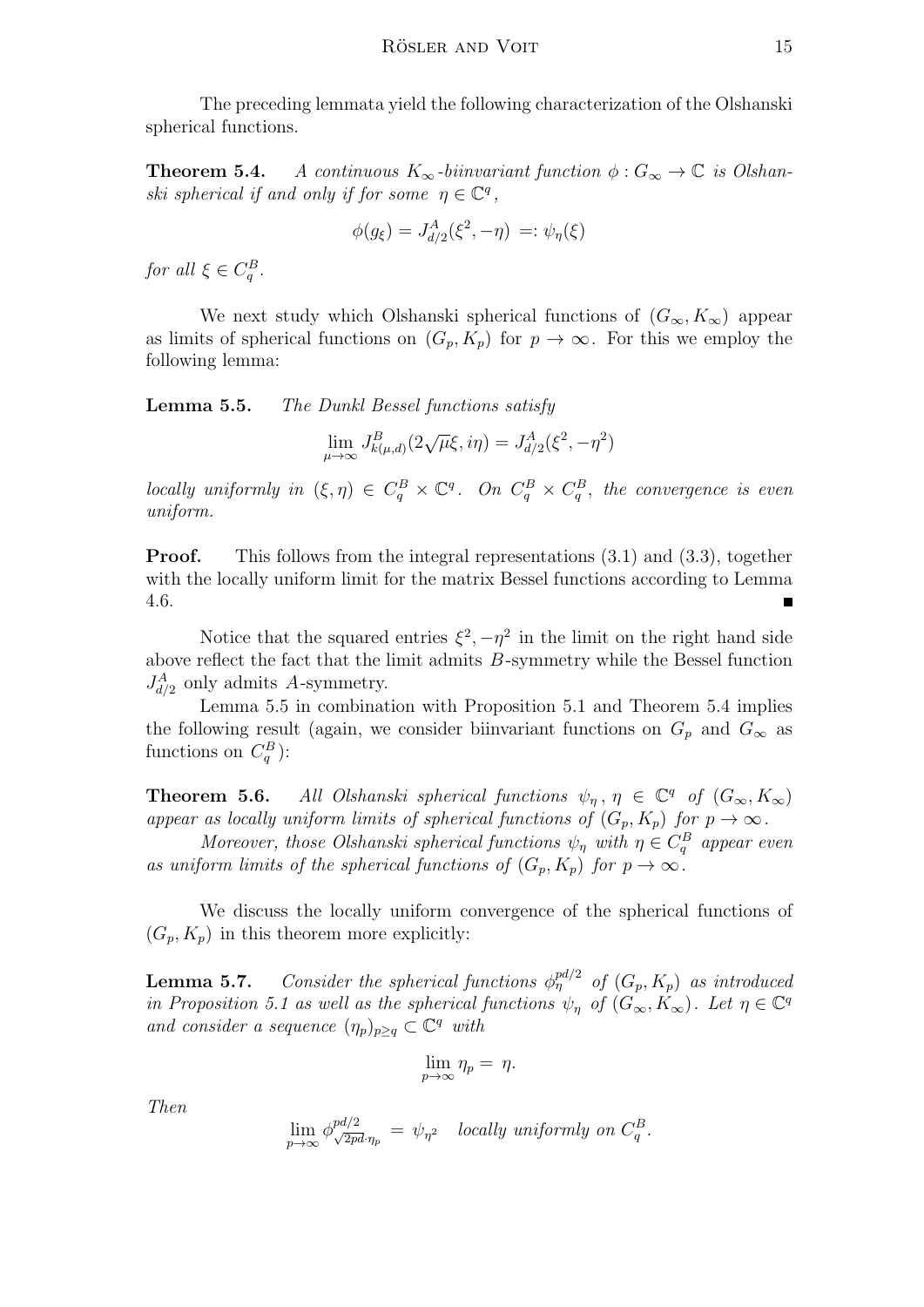Moreover, if the sequence  $(\eta_p)_{p\geq q}$  is real-valued with  $\lim_{p\to\infty} |\eta_p| = \infty$ , then the spherical functions  $\phi^{pd/2}_{\sqrt{2pd}\eta_p}$  do not converge locally uniformly on  $C_q^B$ .

**Proof.** The first statement follows from Lemma 5.5. For the second statement consider a sequence  $(\eta_p = (\eta_{p,1}, \ldots, \eta_{p,q}))_p \subset \mathbb{R}^q$  which tends to  $\infty$  such that the  $\phi_{\sqrt{2pd}\cdot\eta_p}^{pd/2}$  converge locally uniformly on  $C_q^B$ . Note that the limit is continuous on  $C_q^B$ . By the  $B_q$ -symmetry of the  $\phi_\eta^{pd/2}$  in the parameter  $\eta$ , we may assume in addition that  $\eta_{p,1} \geq \eta_{p,2} \geq \ldots \geq \eta_{p,q} \geq 0$  for all p, and in particular  $\eta_{p,1} \to \infty$ for  $p \to \infty$ . Moreover, after passing to a subsequence, we may assume that  $(\eta_p/\eta_{p,1})_p \subset \mathbb{R}^q$  converges to some  $\tilde{\eta} = (1, \tilde{\eta}_2, \ldots, \tilde{\eta}_q) \in \mathbb{R}^q$ . Then  $\psi_{\tilde{\eta}}$  is not the constant function 1 i.e., we can find  $\xi \in C_q^B$  with  $\psi_{\tilde{\eta}}(\xi) \neq 1$ . Therefore, by the first part of the lemma,

$$
\phi_{\sqrt{2pd}\cdot\eta_p}^{pd/2}(\xi/\eta_{p,1}) = \phi_{\frac{\sqrt{2pd}}{\eta_{p,1}}\cdot\eta_p}^{pd/2}(\xi) \longrightarrow \psi_{\tilde{\eta}}(\xi) \neq 1.
$$

As  $\phi_{\eta}^{pd/2}(0) = 1$  for all  $\eta$ , this shows that  $\phi_{\sqrt{2pd}\eta_p}^{pd/2}$  cannot converge locally uniformly.

We finally turn to the question which of the Olshanski spherical functions  $\psi_n$  are positive definite. The same argument as in the second part of the proof of Theorem 4.8 immediately implies that the functions  $\psi_{\eta}$  with  $\eta \in C_q^B$  are positive definite Olshanski spherical functions of  $(G_{\infty}, K_{\infty})$ . The converse statement is more complicated than in the situation of Theorem 4.8, because now there exist spherical functions  $\psi_{\eta}$  with  $\eta \in \mathbb{C}^q \setminus \mathbb{R}^q$  which are R-valued and bounded. To overcome this problem, we use Lemma 5.7 in combination with the following result from Section 22 of [Ol3]:

**Proposition 5.8.** Let  $(G_{\infty}, K_{\infty}) = \lim_{p \to \infty} (G_p, K_p)$  be an Olshanski spherical pair. Then each positive definite spherical function of  $(G_{\infty}, K_{\infty})$  is a locally uniform limit of a sequence of positive definite spherical functions of  $(G_p, K_p)$ for  $p \to \infty$ .

**Theorem 5.9.** An Olshanski spherical function  $\psi_{\eta}$  of  $(G_{\infty}, K_{\infty})$  is positive definite if and only if  $\eta \in \mathbb{R}^q$ .

**Proof.** The if-part follows by the same arguments as in the proof of Theorem 4.8.

For the converse direction consider a positive definite Olshanski spherical function  $\psi_b$  of  $(G_{\infty}, K_{\infty})$  with  $b \in \mathbb{C}^q$ . Then, by Proposition 5.8 and the classification of the positive definite spherical functions of  $(G_p, K_p)$  in Proposition 5.1, there exists a sequence  $(\eta_p)_{p\geq q} \subset \mathbb{R}^q$  of indices such that the positive definite spherical functions  $\phi_{\eta_p}^{pd/2}$  of  $(G_p, K_p)$  converge to  $\psi_b$  locally uniformly on  $C_q^B$ . Therefore, by the second part of Lemma 5.7, the sequence  $(\frac{\eta_p}{\sqrt{2pd}})_{p\geq q} \subset \mathbb{R}^q$  does not converge to infinity, i.e., this sequence contains a bounded subsequence and hence a convergent subsequence with a limit  $\eta \in \mathbb{R}^q$ , i.e.,  $\lim_{p_k} \frac{\eta_{p_k}}{\sqrt{2p_kd}} = \eta$ . Therefore, by the first part of Lemma 5.7,  $\phi_{\eta_{p_k}}^{p_k d/2} \to \psi_{\eta}$ . This implies that  $\psi_b = \psi_{\eta}$  on  $C_q^B$  and, by analyticity,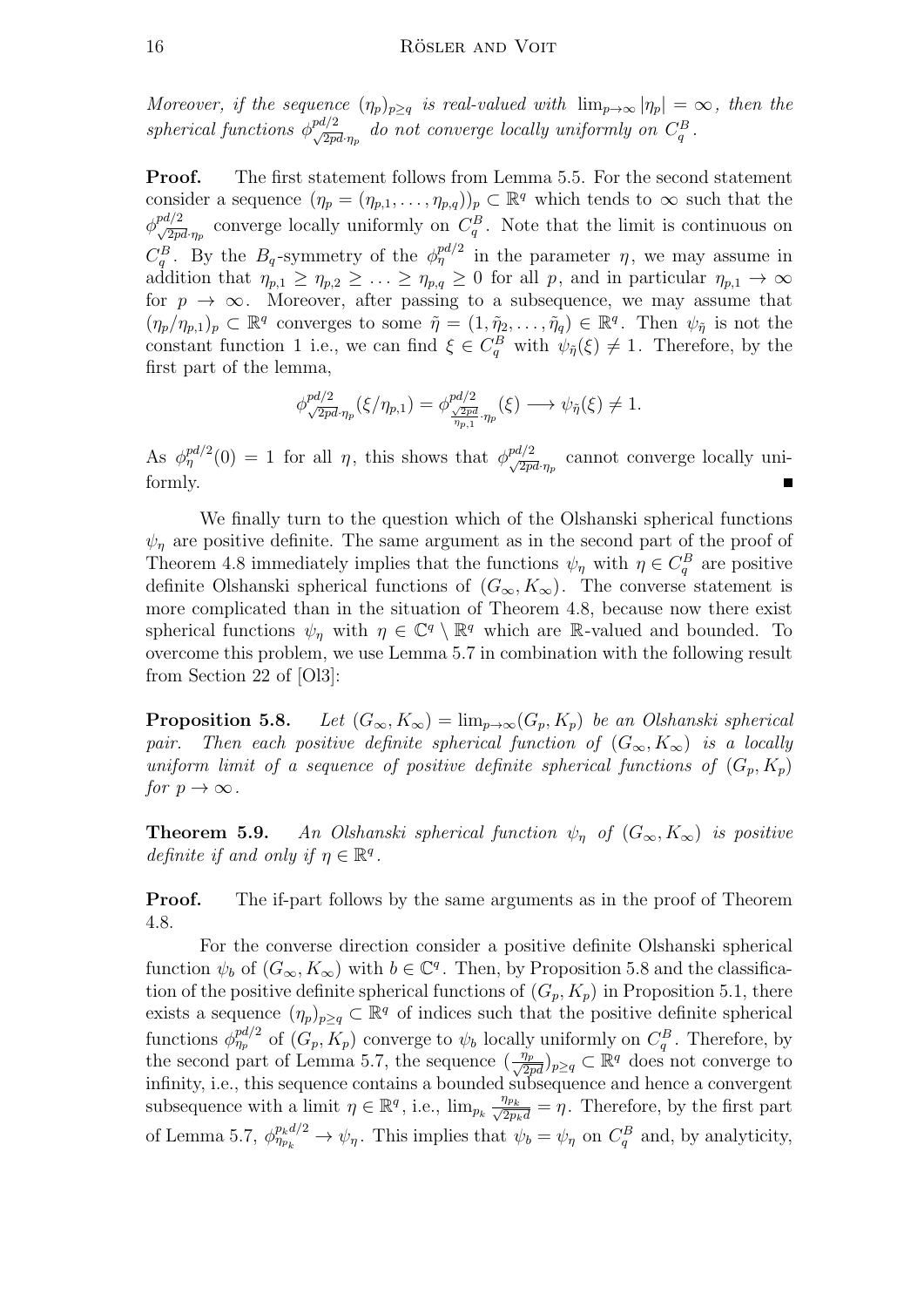also on  $\mathbb{C}^q$ . As two Dunkl-Bessel functions of type A with parameters  $b \in \mathbb{C}^q$ and  $\eta \in \mathbb{R}^q$  are equal precisely if b and  $\eta$  are in the same Weyl group orbit, we conclude that  $b \in \mathbb{R}^q$  as claimed.

We finally point out that Theorem 5.9 can also be obtained from Theorem 4.10 of Olshanski [Ol1] by using admissible representations.

## 6. Positive integral representations of matrix Bessel functions

Consider integers  $p_2 \geq p_1 \geq q$  and the associated indices  $\mu_k := p_k d/2$   $(k = 1, 2)$ of the matrix Bessel functions. Then the functions  $\phi_s^{\mu_2}$  with  $s \in \Pi_q$  as introduced in (2.6) represent positive definite biinvariant functions on  $G_{p_1}$ , and thus by Lemma 4.1, positive definite biinvariant functions on  $G_{p_2}$ . Therefore, by Bochner's theorem for hypergroups (see [J]), which may be applied to the associated matrix Bessel hypergroup on  $\Pi_q$  of index  $\mu_1$ , the function  $\phi_s^{\mu_2}$  has a representation

$$
\phi_s^{\mu_2}(x) = \int_{\Pi_q} \phi_t^{\mu_1}(x) \, d\nu_{p_1, p_2; s}(t) \qquad (x \in \Pi_q)
$$
\n(6.1)

with some unique probability measure  $\nu_{p_1,p_2;s} \in M^1(\Pi_q)$ .

In this section we shall determine these measures explicitely in two different ways. Comparison of these results will then lead to a projection result for multivariate beta distributions. Our first approach was already carried out in [H] for  $\mathbb{F} = \mathbb{R}$ ; it relies on the following Laplace transform identity for the Bessel functions  $J_{\mu}$  which holds for general  $\mathbb{F}$ ; see Proposition XV.2.1 and Corollary VII.1.3 of [FK]:

**Proposition 6.1.** For all  $\mu \in \mathbb{C}$  with  $\Re \mu > d(q-1)/2$  and  $y \in \Omega_q$ , Z )

$$
\int_{\Pi_q} J_\mu(x) e^{-\langle x, y \rangle} \Delta(x)^{\mu - n/q} dx = \Gamma_\Omega^q(\mu) \cdot \Delta(y)^{-\mu} \cdot e^{-tr(y^{-1})}
$$

with the Gamma function

$$
\Gamma_{\Omega}^{q}(\mu) = \int_{\Pi_{q}} e^{-tr(x)} \Delta(x)^{\mu - n/q} dx = (2\pi)^{(n-q)/2} \Gamma(\mu) \Gamma(\mu - d/2) \cdots \Gamma(\mu - (q-1)d/2).
$$

By the transformation formula for linear maps, we have for  $m \in \Pi_q$ 

$$
\int_{\Pi_q} f(mxm) dx = \Delta(m)^{2n/q} \int_{\Pi_q} f(x) dx.
$$

We thus obtain for  $\mu \in \mathbb{C}$  with  $\Re \mu > d(q-1)/2$ ,  $m \in \Pi_q$  and  $y \in \Omega_q$ , that

$$
\int_{\Pi_q} J_\mu(xm) e^{-\langle x,y\rangle} \Delta(x)^{\mu-n/q} dx = \Gamma_\Omega^q(\mu) \cdot \Delta(y)^{-\mu} \cdot e^{-tr(my^{-1})};\tag{6.2}
$$

c.f. equation (2.5) of [H] for  $\mathbb{F} = \mathbb{R}$ , where a minus sign in the exponential is missing. We notice that (6.2) may be also interpreted as a well-known formula for the Hankel transforms of Wishart distributions; see for instance [FK] or Section 5 of [V1]. Using injectivity and the convolution theorem for the Laplace transform, we deduce from (6.2) the following addition theorem: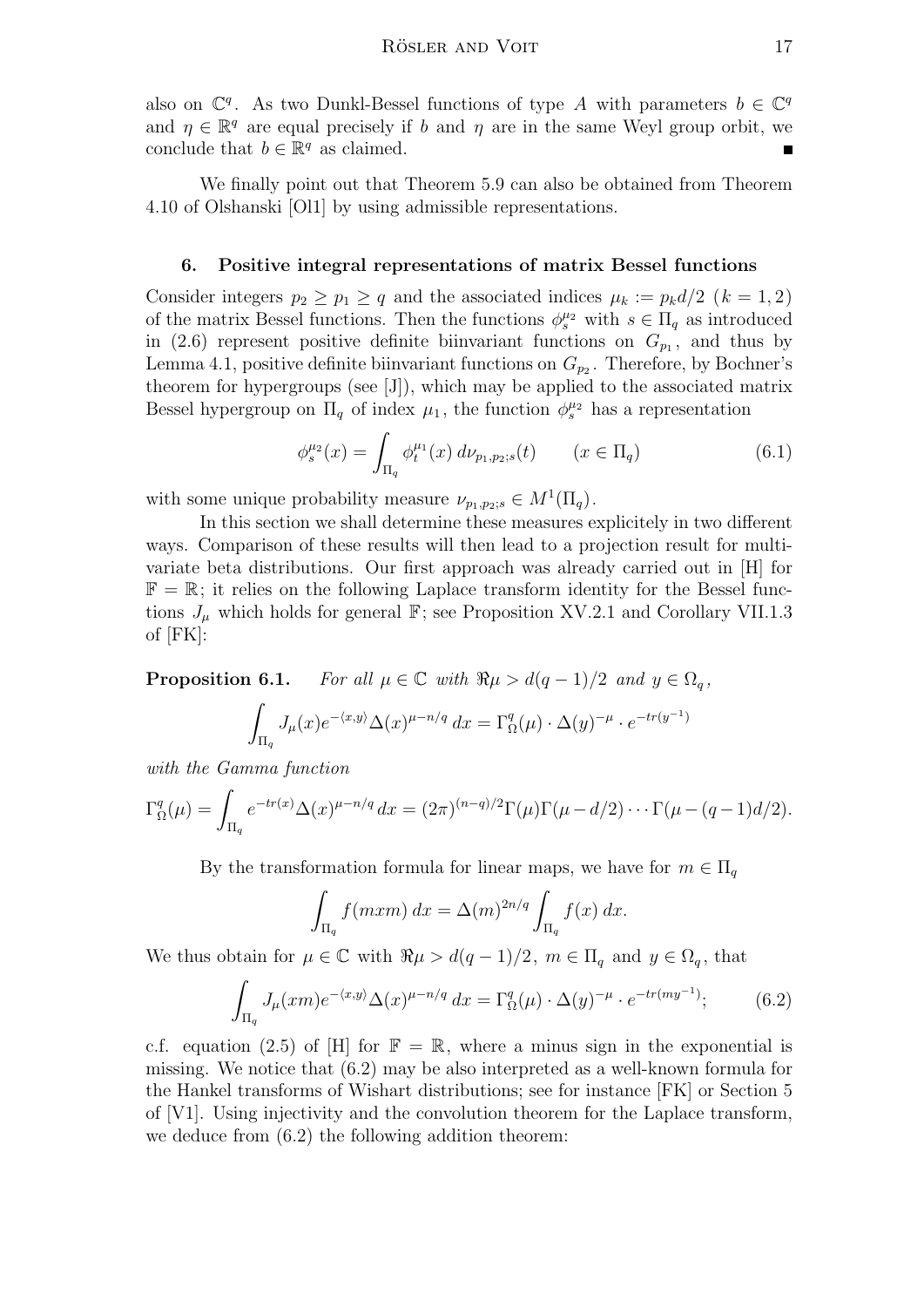**Proposition 6.2.** For all  $\mu, \nu \in \mathbb{C}$  with  $\Re \mu > d(q-1)/2$  and  $\Re \nu > d(q-1)/2$ and all  $m_1, m_2 \in \Pi_q$ ,

$$
J_{\mu+\nu}(x(m_1+m_2)) \cdot \Delta(x)^{\mu+\nu-n/q} =
$$
\n
$$
= \frac{\Gamma_{\Omega}^q(\mu+\nu)}{\Gamma_{\Omega}^q(\mu)\Gamma_{\Omega}^q(\nu)} \int_{\{y \in \Pi_q : y \le x\}} J_{\mu}(ym_1) \Delta(y)^{\mu-n/q} J_{\nu}((x-y)m_2) \Delta(x-y)^{\nu-n/q} dy.
$$
\n(6.3)

Taking  $m_1 = m$ ,  $m_2 = 0$ ,  $x = I_q$  (the identity matrix), and defining

$$
\Pi_q^I := \{ y \in \Pi_q : y \le I_q \},
$$

we obtain the following Sonine-type integral representation of  $J_{\mu+\nu}$  in terms of  $J_{\mu}$ , which was for  $\mathbb{F} = \mathbb{R}$  already proven in [H]:

**Corollary 6.3.** For all  $\mu, \nu \in \mathbb{C}$  with  $\Re \mu, \Re \nu > d(q-1)/2$  and  $m \in \Pi_q$ ,

$$
J_{\mu+\nu}(m) = \frac{\Gamma_{\Omega}^q(\mu+\nu)}{\Gamma_{\Omega}^q(\mu)\Gamma_{\Omega}^q(\nu)} \int_{\Pi_q^I} J_{\mu}(ym) \Delta(y)^{\mu-n/q} \Delta(I_q - y)^{\nu-n/q} dy.
$$

Notice that for  $m = 0$  this formula implies the known beta integral

$$
\int_{\Pi_q^I} \Delta(y)^{\mu - n/q} \Delta(I_q - y)^{\nu - n/q} dy = \frac{\Gamma_\Omega^q(\mu) \Gamma_\Omega^q(\nu)}{\Gamma_\Omega^q(\mu + \nu)} =: B_\Omega^q(\mu, \nu). \tag{6.4}
$$

Using these notions, we define the beta distributions  $d\beta_{q;\mu,\nu} \in M^1(\Pi_q^I)$  on  $\Pi_q^I$  for real parameters  $\mu, \nu > d(q-1)/2$  by

$$
d\beta_{q;\mu,\nu}(y) := \frac{1}{B_{\Omega}^q(\mu,\nu)} \Delta(y)^{\mu-n/q} \Delta(I_q - y)^{\nu-n/q} dy
$$

with  $n = n(q, \mathbb{F})$  as in Section 2. Using Lemma 2.2(1), we obtain the following explicit form of relation (6.1):

**Corollary 6.4.** For all  $\mu, \nu \in \mathbb{C}$  with  $\Re \mu, \Re \nu > d(q-1)/2$  and  $s, x \in \Pi_q$ ,

$$
\phi_s^{\mu+\nu}(x) = \int_{\Pi_q^I} \phi_{\sqrt{sys}}^{\mu}(x) d\beta_{q;\mu,\nu}(y).
$$

**Remark 6.5.** (1) We conjecture that for all real parameters  $\nu \geq 0$ ,  $\mu >$  $d(q-1)/2$  and all  $s \in \Pi_q$  there is a probability measure  $m_{\mu,\nu,s} \in M^1(\Pi_q)$ with compact support such that

$$
\phi_s^{\mu+\nu}(x) = \int_{\Pi_q} \phi_y^{\mu}(x) \, dm_{\mu,\nu,s}(y) \text{ for all } x \in \Pi_q
$$

(2) One can easily combine Corollary 6.4 with Lemma 4.6 for  $\nu \to \infty$ . This yields an explicit integral representation of the Olshanski spherical functions  $\psi_b$  of Section 4 for  $b \in \Pi_q$  in terms of the  $\phi_s^{\mu}$ . This formula describes  $\psi_b$  as the Hankel transform of order  $\mu$  of some Wishart distribution and is wellknown, see Proposition XV.2.1 of  $[FK]$  and Lemma 5.4. of [V1], which is adapted to our notation.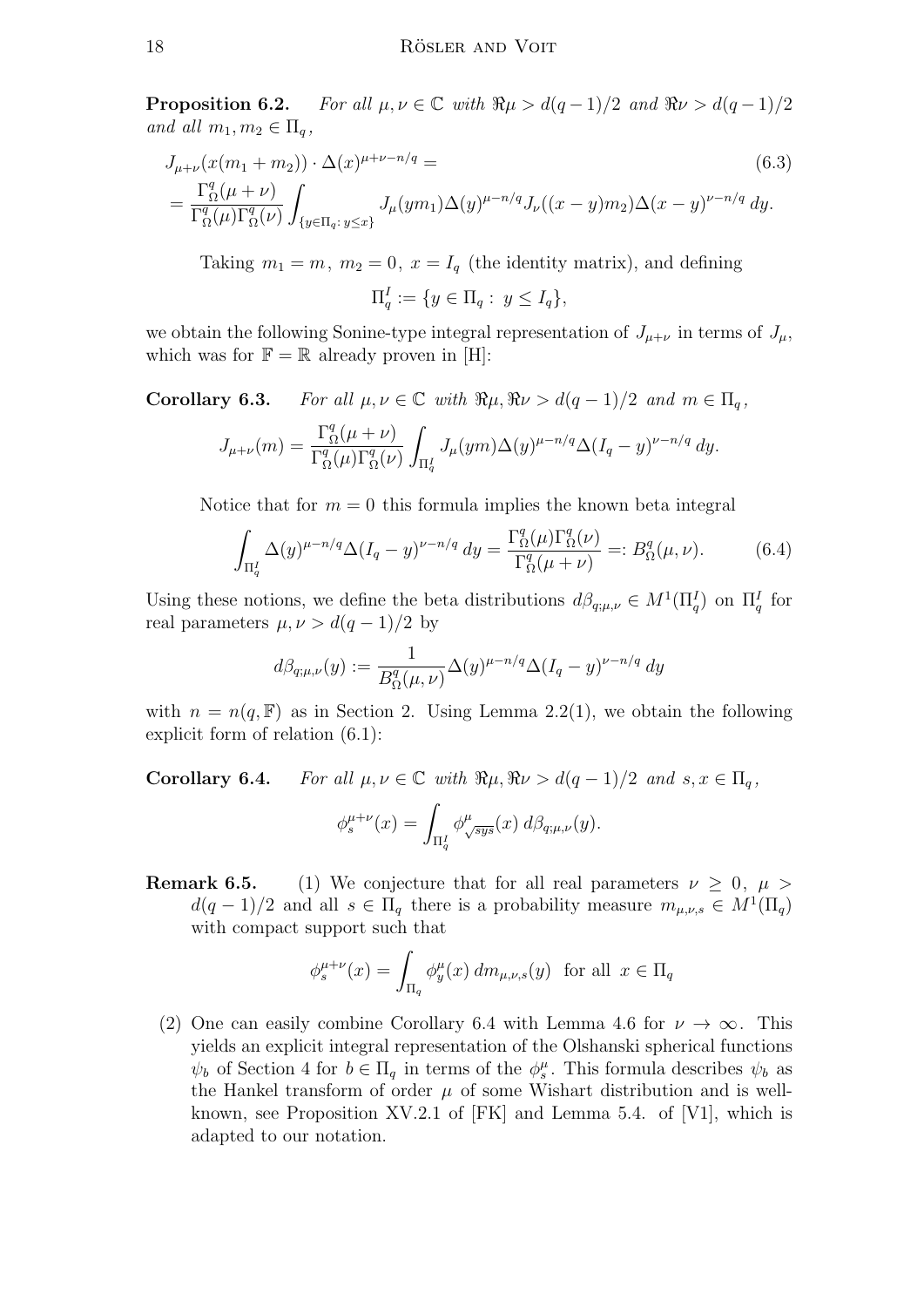Next, we derive Corollaries 6.3 and 6.4 in a different, more geometric way as follows: Consider integers  $1 \leq q \leq \tilde{p}$  and  $p \geq 2\tilde{p}$ . For p,  $\tilde{p}$  define the associated parameters  $\mu := pd/2$  and  $\tilde{\mu} := \tilde{p}d/2$  of the Bessel functions on  $\Pi_q$ . From the fact that the  $\phi^{\mu}_{\lambda}$  $\mu_{\lambda}^{\mu}$  are spherical functions we conclude that for  $\lambda, x \in \Pi_{q}$ 

$$
\phi_{\lambda}^{\mu}(x) = \int_{U_p} \exp\left(i \cdot \Re tr\left((x,0) u\begin{pmatrix} \lambda \\ 0 \end{pmatrix}\right)\right) du
$$

with  $(x, 0) \in M_{q,p}$  and  $\begin{pmatrix} \lambda & \lambda \\ 0 & \lambda \end{pmatrix}$ 0  $\setminus$  $\in M_{p,q}$  (see also [R1]). Now let  $w \in B_{\tilde{p}}$  be the upper left  $\tilde{p} \times \tilde{p}$ -block of u, i.e.  $u =$  $\begin{pmatrix} w & * \\ * & * \end{pmatrix}$ . In the following,  $C_1, C_2, C_3$  are constants depending on q,  $\tilde{p}$ , p, d. We first conclude from Lemma 2.1 of [R2] that for  $p \geq 2\tilde{p}$ ,

$$
\phi_{\lambda}^{\mu}(x) = C_1 \int_{B_{\tilde{p}}} \exp\left(i \cdot \Re tr\left((x,0)w\begin{pmatrix} \lambda \\ 0 \end{pmatrix}\right)\right) \cdot \Delta (I - w^*w)^{pd/2 - d(\tilde{p}-1/2) - 1} dw
$$

where now  $(x, 0) \in M_{q,\tilde{p}}$  and  $\begin{pmatrix} \lambda & \lambda \\ 0 & \lambda \end{pmatrix}$ 0  $\setminus$  $\in M_{\tilde{p},q}$ . Further, integration with respect to polar coordinates on  $M_{\tilde{p}}$  according to [FT] (see also p.759 of [R1]) gives

$$
\int_{M_{\tilde{p}}} f(w) dw = C_2 \int_{\Omega_{\tilde{p}}} \int_{U_{\tilde{p}}} f(u\sqrt{r}) \cdot \Delta(r)^{d/2 - 1} du dr.
$$

Therefore

$$
\phi_{\lambda}^{\mu}(x) = C_3 \int_{\Pi_{\tilde{p}}^{\tilde{I}}} \left( \int_{U_{\tilde{p}}} \exp \left( i \cdot \Re tr \left( (x, 0) u \sqrt{r} \begin{pmatrix} \lambda \\ 0 \end{pmatrix} \right) \right) du \right) \cdot \Delta(r)^{d/2 - 1} \Delta(I - r)^{pd/2 - d(\tilde{p} - 1/2) - 1} dr.
$$

By the definition of  $\phi_{\lambda}^{\tilde{\mu}}$  $\mu_{\lambda}^{\mu}$ , we obtain

$$
\phi_{\lambda}^{\mu}(x) = C_3 \int_{\Pi_{\tilde{p}}^{\tilde{L}}} \phi_{\lambda(r)}^{\tilde{\mu}}(x) \Delta(r)^{d/2 - 1} \Delta(I - r)^{pd/2 - d(\tilde{p} - 1/2) - 1} dr
$$

with  $\lambda(r) := \sqrt{(\lambda, 0)r}$  $\bigwedge$ 0  $\setminus$  $\in \Pi_q$ .

Putting  $x = 0$  and using (6.4) for  $\tilde{p}$  instead of q, we finally obtain from the definition of  $n$  that

$$
\phi_{\lambda}^{\mu}(x) = \int_{\Pi_{\tilde{p}}^{I}} \phi_{\lambda(r)}^{\tilde{\mu}}(x) d\beta_{\tilde{p}; \tilde{p}d/2, d(p-\tilde{p})/2}(r).
$$
 (6.5)

We now compare equation (6.5) with Corollary 6.4 for  $\mu = \tilde{p}d/2$ ,  $\nu = (p - \tilde{p})d/2$ and arbitrary  $x \in \Pi_q$ . By the injectivity of the Hankel transform of index  $\tilde{p}$  on  $\Pi$ <sub>q</sub> and by analytic continuation with respect to  $\mu$  and  $\nu$ , we shall obtain the following projection result for multivariate beta distributions: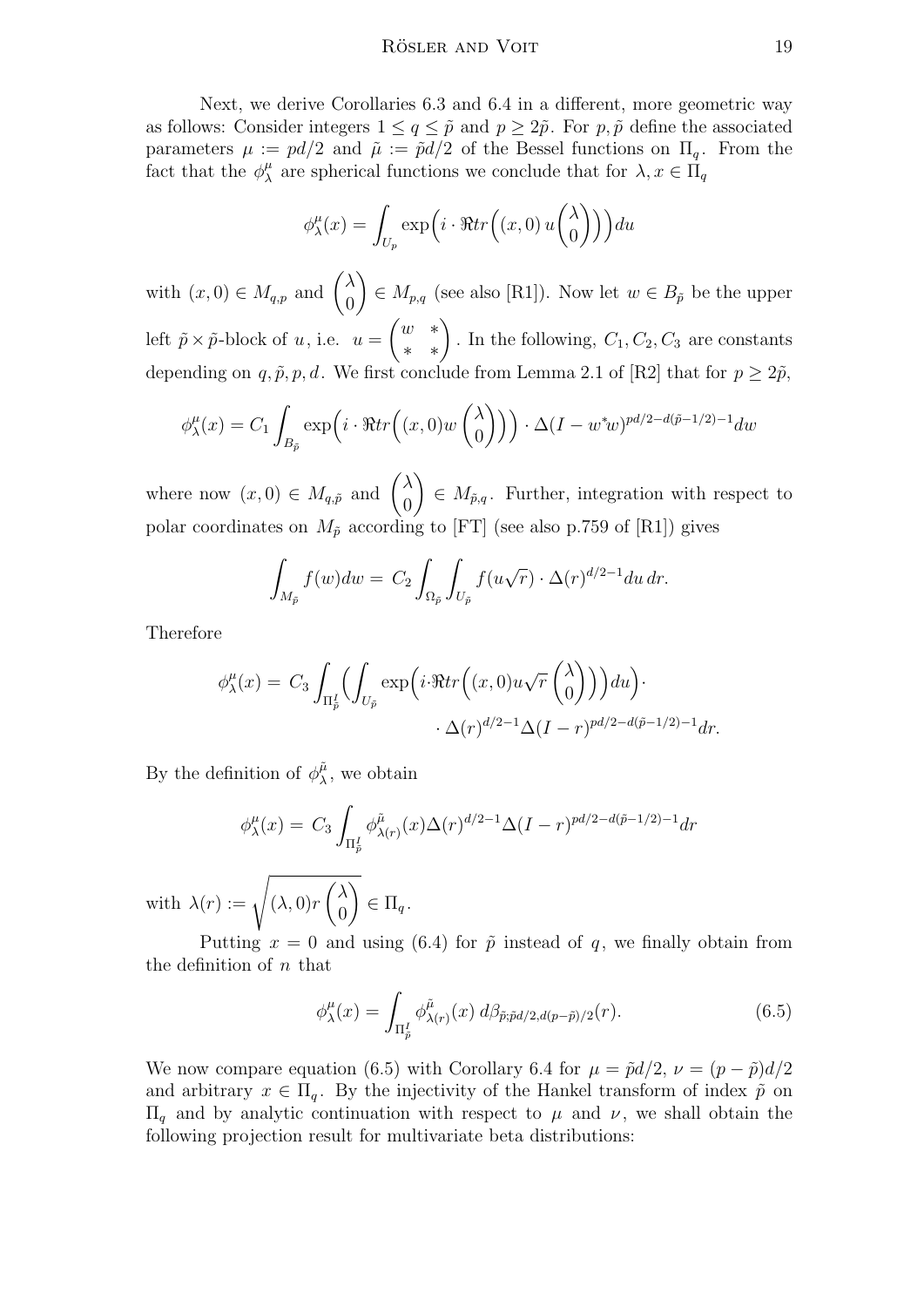**Proposition 6.6.** For integers  $\tilde{p} \geq q \geq 1$ , consider the projection

$$
P_{\tilde{p},q}: \Pi_{\tilde{p}}^I \to \Pi_q^I, \quad r = \begin{pmatrix} y & * \\ * & * \end{pmatrix} \longmapsto y.
$$

Then for all real-valued parameters  $\mu, \nu > d(\tilde{p} - 1)/2$ , the measure  $\beta_{q;\mu,\nu}$  is the push-forward of the measure  $\beta_{\tilde{p};\mu,\nu}$  under  $P_{\tilde{p},q}$ ,

$$
P_{\tilde{p},q}(\beta_{\tilde{p};\mu,\nu})=\beta_{q;\mu,\nu}.
$$

**Proof.** Assume first that  $\mu = d\tilde{p}/2$  and  $\nu = d(p-\tilde{p})/2$  for some integer  $p \geq 2\tilde{p}$ . In this case, the statement follows from the preceding arguments.

Now consider integers  $r \geq \tilde{p} \geq q$  and  $p \geq 2r$ . We obtain

$$
\beta_{q;dr/2,d(p-r)/2} = P_{r,q}(\beta_{r;dr/2,d(p-r)/2}) = P_{\tilde{p},q} \circ P_{r,\tilde{p}}(\beta_{r;dr/2,d(p-r)/2}) \n= P_{\tilde{p},q}(\beta_{\tilde{p};dr/2,d(p-r)/2}).
$$

This equality means that for the parameters  $\mu = dr/2$  and  $\nu = d(p - r)/2$  with integers p, r with  $r \geq \tilde{p}$  and  $p \geq 2r$ , we have for all bounded continuous functions  $f \in C_b(\Pi_q^I)$  the identity

$$
\int_{\Pi_{\tilde{p}}^{I}} f(P(x)) \, d\beta_{\tilde{p};\mu,\nu}(x) = \int_{\Pi_{q}^{I}} f(y) \, d\beta_{q;\mu,\nu}(y). \tag{6.6}
$$

By definition of the beta distributions, both sides of this identity are, for fixed  $f$ , analytic in the variables  $\mu, \nu \in \mathbb{C}$  with  $\Re \mu, \Re \nu > d(\tilde{p} - 1)/2$ . Precisely as in [R1], it is easily checked that both sides also satisfy the exponential growth conditions of Carlson's Theorem (p. 186 of [T]). This yields that (6.6) holds for general  $\mu$ and  $\nu$ , which finishes the proof.

We mention that Proposition 6.6 can also be derived, at least for  $\mathbb{F} = \mathbb{R}$ and  $\mu = p/2$  and  $\nu = r/2$  with suitable integers p, r, from the construction of the multivariate beta distributions in statistics; see Section 10.2 of [Fa] and references cited there. Let us sketch this approach: we consider  $M_{p,\tilde{p}}$  - and  $M_{r,\tilde{p}}$ -valued independent random variables  $X$  and  $Y$  respectively such that all entries of  $X$ and Y are i.i.d. standard-normal distributed. Then  $S := X^t X$ ,  $T := Y^t Y$ , and  $S + T$  are  $\Pi_{\tilde{p}}$  -valued and Wishart-distributed. Now form the unique lower triangular matrix C with nonnegative entries satisfying  $CC^t = S + T$ . It is wellknown (Section 10.2 of [Fa] and references cited there) that  $L := C^{-1}S(C^t)^{-1}$  is a  $\Pi_{\tilde{p}}^{I}$  -valued variable with distribution  $\beta_{\tilde{p};p/2,r/2}$ .

Now consider some integer  $1 \leq q \leq \tilde{p}$ . For any matrix  $A \in M_{\tilde{p}}$  we denote by A its upper left  $q \times q$ -block. It is now easily checked from the triagular structure of  $C$  and  $C^{-1}$  that

$$
\tilde{L} = \widetilde{C^{-1}} \widetilde{S} \widetilde{(C^t)^{-1}} = (\tilde{C})^{-1} \widetilde{S}((\tilde{C})^t)^{-1}
$$

with  $\tilde{C}\tilde{C}^t = \tilde{S} + \tilde{T}$ . This observation readily leads to a further proof of Proposition 6.6 for  $\mu = p/2$  and  $\nu = r/2$ . Again, application of Carlson's theorem implies the general result.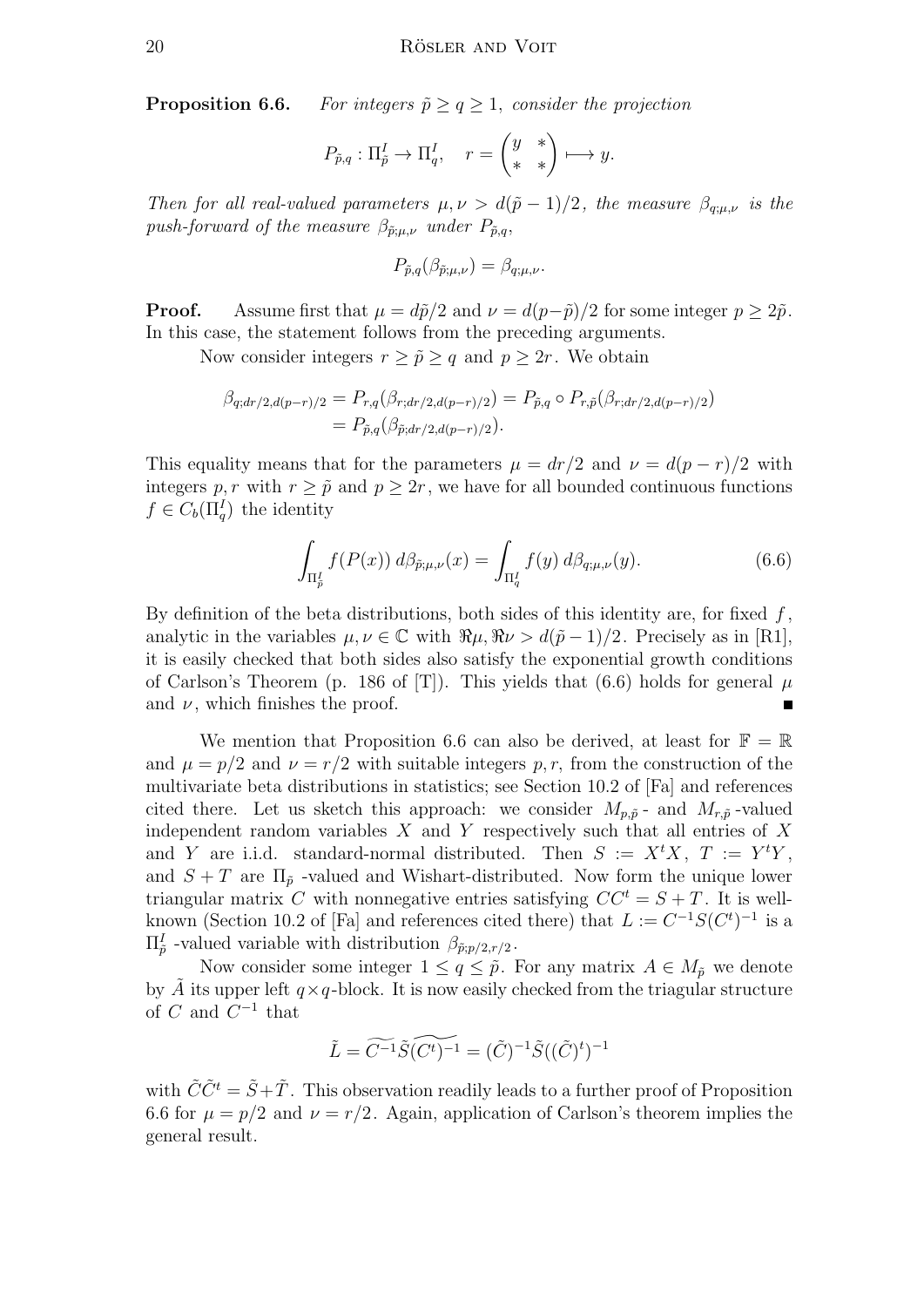#### References

- [BF] T. Baker, P. Forrester, The Calogero-Sutherland model and generalized classical polynomials, Comm. Math. Phys. 188 (1997), 175–216.
- [DOW] M. Dawson, G. Olafsson, J.A. Wolf, Direct systems of spherical functions and representations, J. Lie Theory  $23$  (2013), 711–729.
- [Du] C.F. Dunkl, Differential-difference operators associated to reflection groups, Trans. Amer. Math. Soc. 311 (1989), 167–183.
- [F] J. Faraut, Infinite dimensional Spherical Analysis, COE Lecture Notes Vol. 10 (2008), Kyushu University.
- [FK] J. Faraut, A. Korányi, "Analysis on symmetric cones," Oxford Science Publications, Clarendon Press, Oxford 1994.
- [FT] J. Faraut, G. Travaglini, Bessel functions associated with representations of formally real Jordan algebras, J. Funct. Anal. 71 (1987), 123–141.
- [Fa] R.H. Farrell, "Multivariate Calculus: Use of Continuous Groups," Springer Verlag, New York 1985.
- [H] C.S. Herz, Bessel functions of matrix argument, Ann. Math. 61 (1955), 474–523.
- [J] R.I. Jewett, Spaces with an abstract convolution of measures, Adv. Math. 18 (1975), 1–101.
- [M] I.G. Macdonald, *Commuting differential operators and zonal spherical func*tions, In: A.M. Cohen et al (eds.), Algebraic groups (Utrecht 1986), Lecture Notes in Mathematics 1271, Springer-Verlag, Berlin, 1987.
- [Ol1] G.I. Olshanskii, Unitary representations of the infinite-dimensional classical groups  $U(p,\infty)$ ,  $SO_0(p,\infty)$ ,  $Sp(p,\infty)$  and the corresponding motion groups, Funct. Anal. Appl. 12:3 (1979), 185–195.
- [Ol2] G.I. Olshanskii, Infinite-dimensional classical groups of finite r -rank: Description of representations and asymptotic theory, Funct. Anal. Appl. 18:1 (1984), 22–34.
- [Ol3] G.I. Olshanskii, Unitary representations of infinite dimensional pairs  $(G, K)$ and the formalism of R. Howe, In: A. Vershik and D. Zhelobenko (eds.), Representations of Lie Groups and Related topics. Adv. Stud. Contemp. Math. 7, Gordon and Breach, 1990.
- [OV] G. Olshanski, A. Vershik, Ergodic unitarily invariant measures on the space of infinite Hermitian matrices, in Contemp. Math. Phys., F.A. Berezin's memorial volume, Amer. Math. Soc. Transl. Ser. 2, Vol. 175 (Advances in the Math. Sciences 31), eds.: R.L. Dobrushin et al., Amer. Math. Soc., Providence, RI, 1996, pp. 137–175.